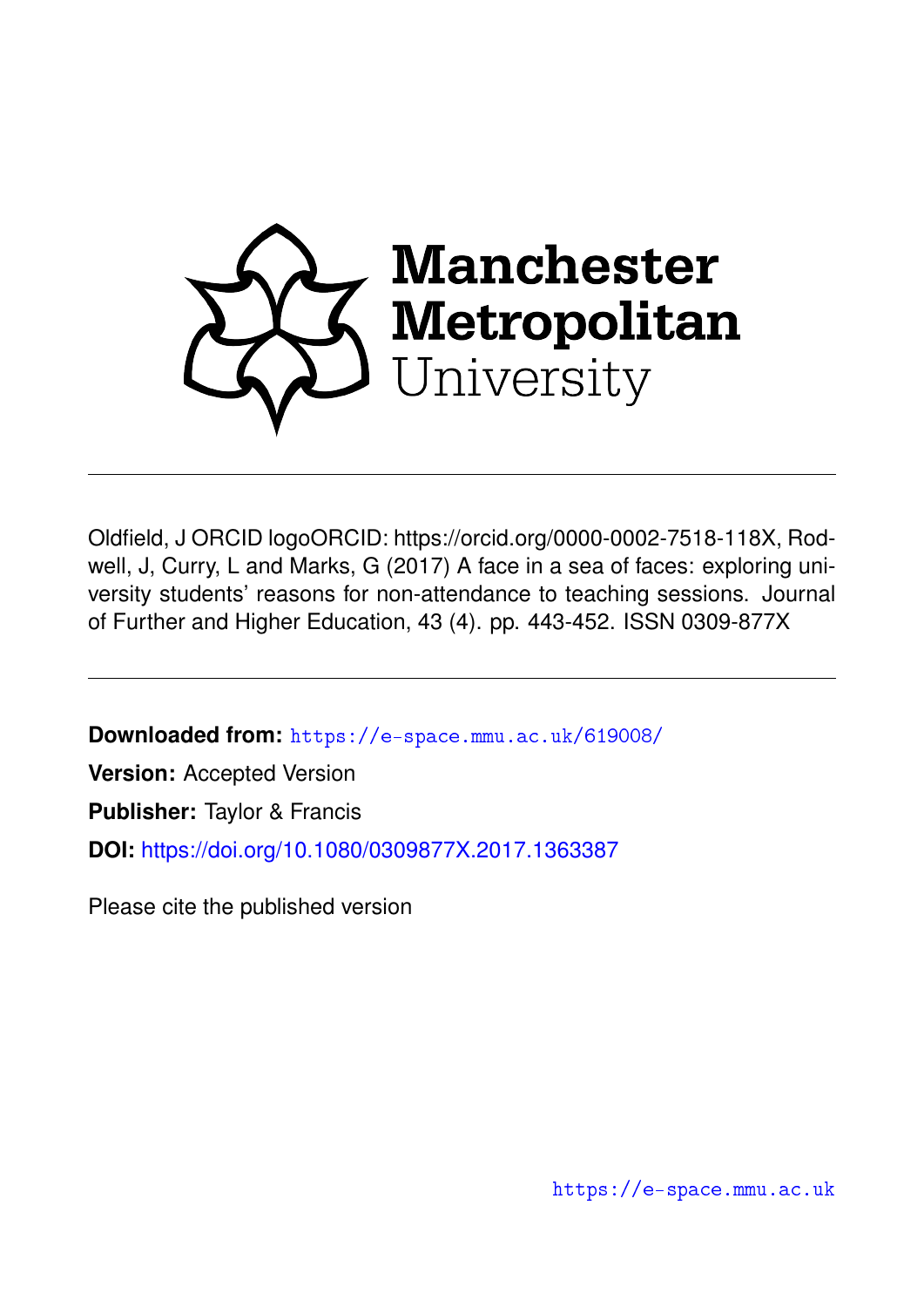# **A face in a sea of faces: exploring university students' reasons for nonattendance to teaching sessions.**

Jeremy Oldfield [\(j.oldfield@mmu.ac.uk\)](mailto:j.oldfield@mmu.ac.uk), Judith Rodwell [\(Judith.rodwell@mmu.ac.uk\)](mailto:Judith.rodwell@mmu.ac.uk), Laura Curry (Laurry (ammu.ac.uk), and Gillian Marks (g.marks (ammu.ac.uk)

Department of Psychology, Manchester Metropolitan University, UK

Corresponding author: Dr. Jeremy Oldfield Department of Psychology Manchester Metropolitan University Brooks Building Birley Fields Campus 53 Bonsall Street, Manchester, M15 6GX

# **Key words**

Attendance, University, Belonging, Lecture, Seminar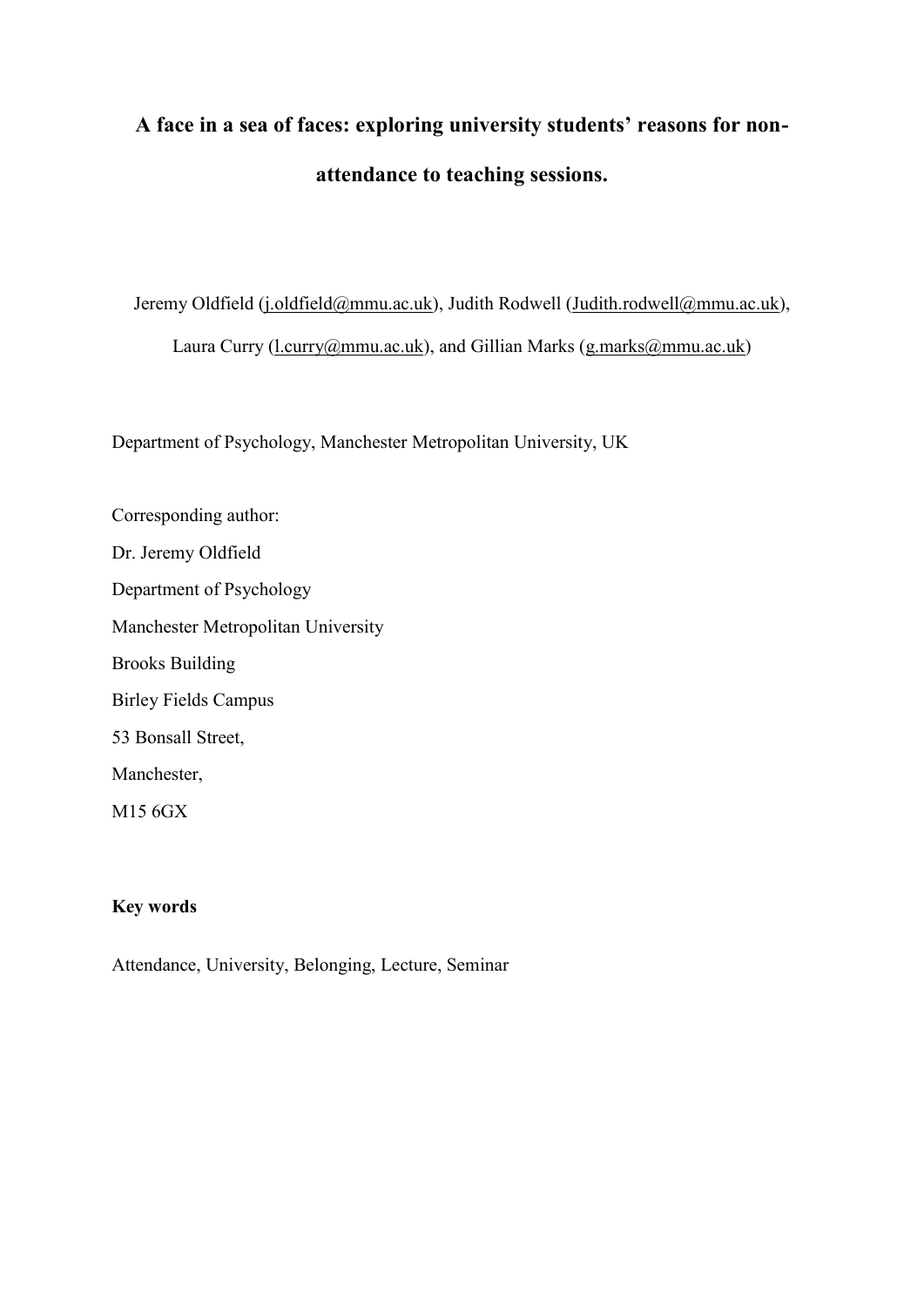**A face in a sea of faces: exploring university students' reasons for non-attendance to teaching sessions.** 

#### **Abstract**

In the past twenty years, the landscape of Higher Education in the United Kingdom has changed considerably. With the prospect of tuition fees spiralling above £9,000 per year, per student, it is important to explore the impact this has upon the student experience. In spite of the vast financial investment current students make toward their education, student attendance and engagement remains low. The present study therefore adopted a qualitative approach using focus groups to explore reasons for non-attendance at university teaching sessions. Four key themes emerged; these surrounded issues about a sense of belonging to university, views of the teaching (material taught and the personality and method of the tutor), perceptions of being a consumer; and external pressures. This research suggests that universities should pay particular attention to the reasons why students do not attend and possibly change practice, providing more support where appropriate.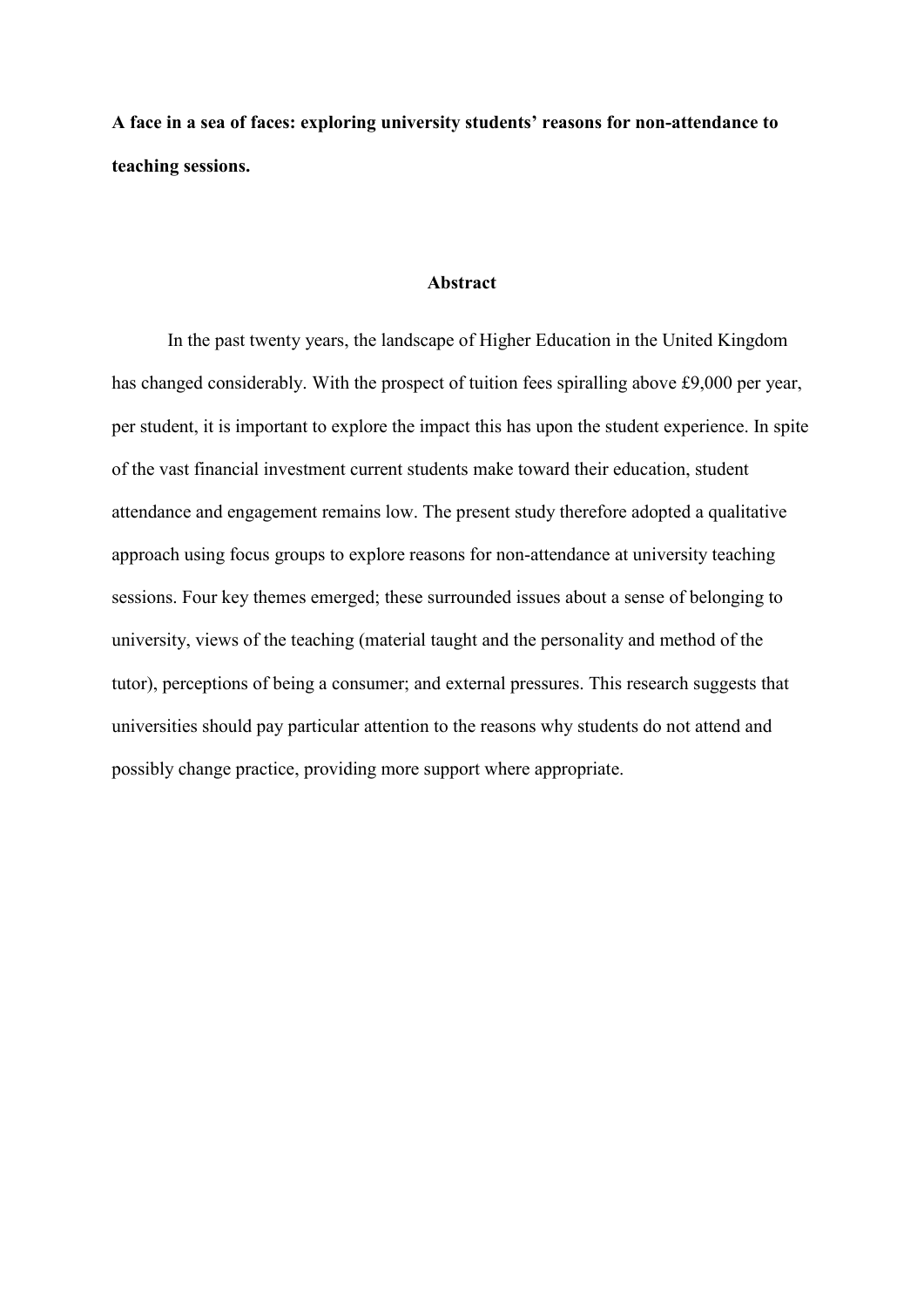#### **Introduction**

#### *Current structure of Higher Education in the United Kingdom*

The landscape of Higher Education (HE) has changed significantly within recent years. Increasing tuition fees, neoliberal educational polices, and marketised universities have created a culture wherein HE has become a transactional exchange or a 'product a student purchases' (Feigenbaum and Iqani, 2015:47) at significant personal expense. Since 2012, students in England pay upwards of £9,000 per year in tuition fees alone, and have the highest average undergraduate tuition rates in the industrialised world (OECD, 2015). The impact of this will be felt most by low-income students who, with the removal of grants (HM Treasury 2015), will now leave university with debts of an estimated £60,000 (Wolff, 2015), even before they embarked on a career. This, alongside the marketization of HE, has turned students into customers and academics into service providers (Brady, 2012; Feigenbaum and Iqani, 2015). Molesworth et al. (2009: 277) further argue that 'market discourse promotes a mode of existence, where students seek to 'have a degree' rather than 'be learners''.

Post-2012 students commonly view their education as a reciprocal relationship, whereby they acknowledged the importance of making an investment of their time, effort, and money, with the goal of achieving career and economic security in later life (Tomlinson, 2016). Nonetheless, there often remains a low level of student engagement and high levels of non-attendance at universities (Mearman, Pacheco, Webber, Ivlevs, and Rahman, 2014; Marburger, 2006). This has led to the implementation of attendance monitoring systems at many universities (Macfarlane, 2013). Furthermore, research has investigated the reasons why students are not attending lectures and seminars despite the considerable amount of time and money they are investing in their education (Oldfield, Curry, Rodwell and Marks, 2016).

# *Attendance and Retention*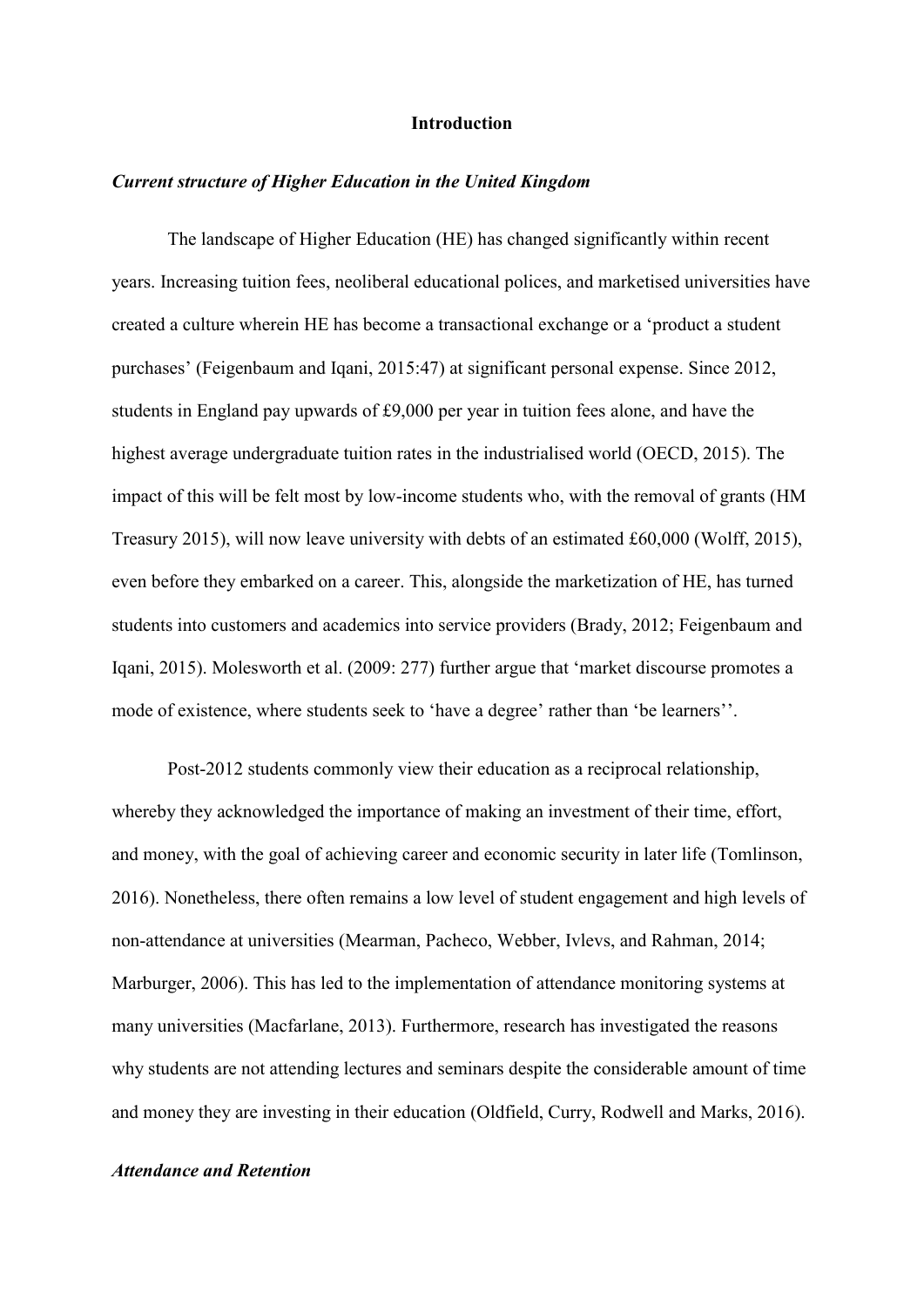Students with poor attendance records are more likely to drop out of their university courses (Beggs and Smith, 2002). This can result in serious financial implications for themselves (Student Finance England, 2016), as well as for their institution (Bowen et al., 2005; Prescott and Simpson, 2004). Thomas (2012) calculated that a non-residential student who leaves university before completion equates to a loss of income totalling £24,300. The advantages of completing an undergraduate degree however, extend beyond financial benefits. Graduates often have greater social mobility, longer life expectancy, better mental and general health, are less likely to commit crime, and have greater life satisfaction (Department for Business, Innovation and Skills, 2013). Arguably, these non-market benefits will be lost if students prematurely withdraw from their course at university (Thomas, 2012).

Research investigating non-attendance at university teaching sessions has therefore been extensive (e.g. Friedman, Rodriguez and McComb, 2001; Gump, 2004; Marburger, 2006; Dolnicar, Kaiser, Matus and Vialle, 2009; Mearman et al., 2014). Nonetheless, questions remain how best to predict non-attendance and therefore how best to combat nonengagement within the changing climate of increased university fees.

Macfarlane (2013) evaluated engagement-monitoring systems at universities that have been utilised to promote attendance. The findings showed that when attendance was monitored it enhanced student accountability, ensured they were more prepared for the course content and made them accountable in terms of their social environment within their peer group. Nonetheless, despite a legal requirement at UK universities to monitor attendance, it does little to benefit the learning experience and removes the independent engagement required to become an active learner.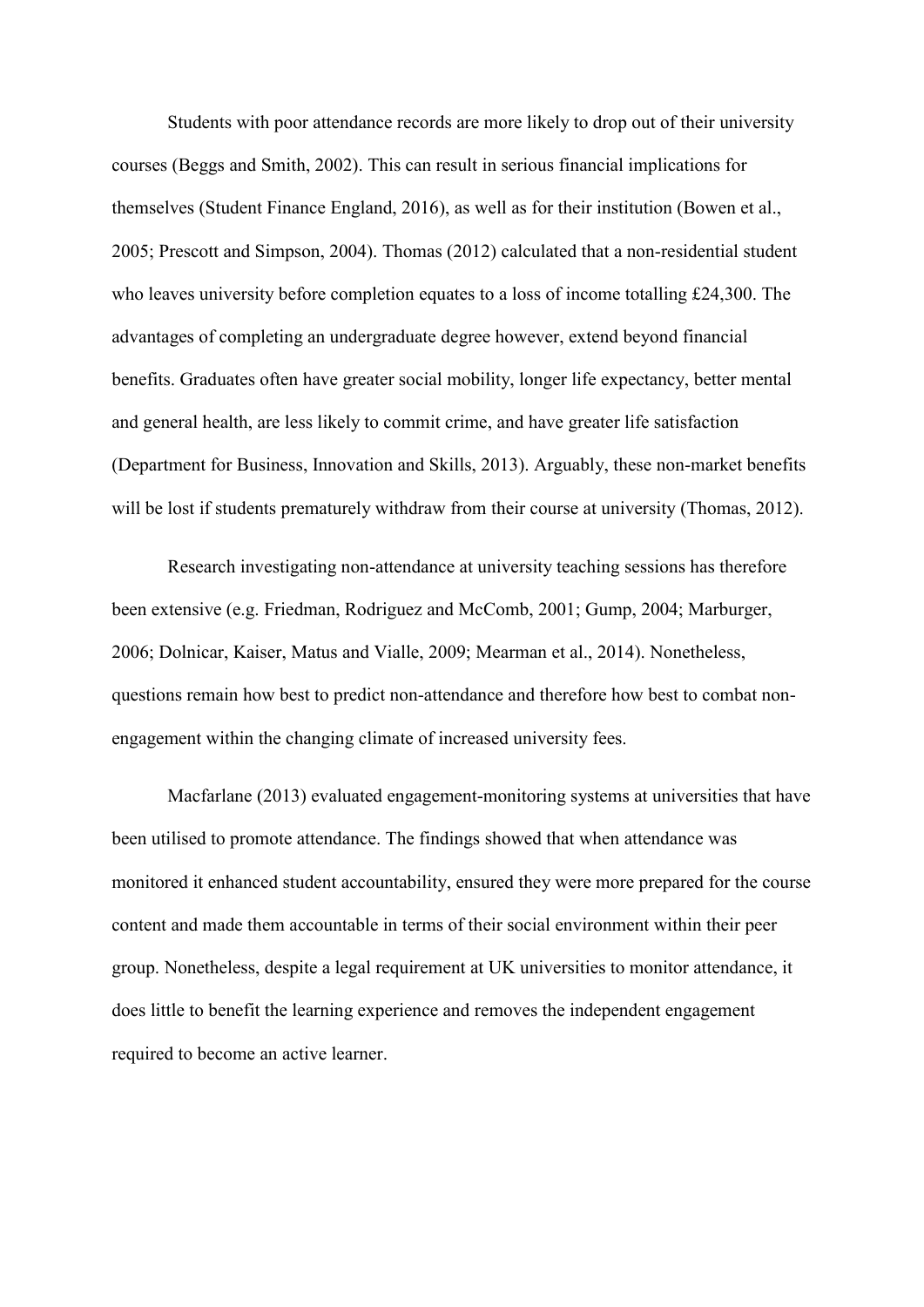# *Belonging*

A salient theme within the literature that could partly explain reasons for nonattendance is the concept of belonging (Oldfield et al. 2016). From a psychological perspective, belonging is presented as being a subjective feeling linked to a basic and pervasive motivational drive (Baumeister and Leary, 1995). This research proposed that the need for belonging is a fundamental motivation to seek out and to form a secure interpersonal attachment. Failure to satisfy this need may negatively affect a student's health, well-being and cognitive processes, and this might be linked to engagement and attendance at teaching sessions.

Research has shown across a range of contexts, that belonging is a key aspect of attendance, student retention, and academic success within the UK (Thomas, 2012), US (O'Keeffe, 2013) and the Netherlands (Meeuwisse, Severins and Born, 2010). For example, Thomas (2012) found that despite a significant minority of students (between 37-42%) considering leaving HE during their first year at university, those who do not withdraw from their course tend to have a better understanding of their university and a positive relationship with peers and staff. Reasons given by those who did consider withdrawal included feeling isolated and not having built good relationships.

The quality of the interpersonal relationships students experience is therefore important in forming a positive sense of belonging (Mellor, Stokes, Firth, Hayashi, and Cummins 2008). The nature of this interpersonal relationship can affect student motivation (Bennett, 2003) and their ability to benefit from learning opportunities (Levett-Jones and Lathlean, 2008), which may be reflected in their attendance.

#### *Predictors of non-attendance*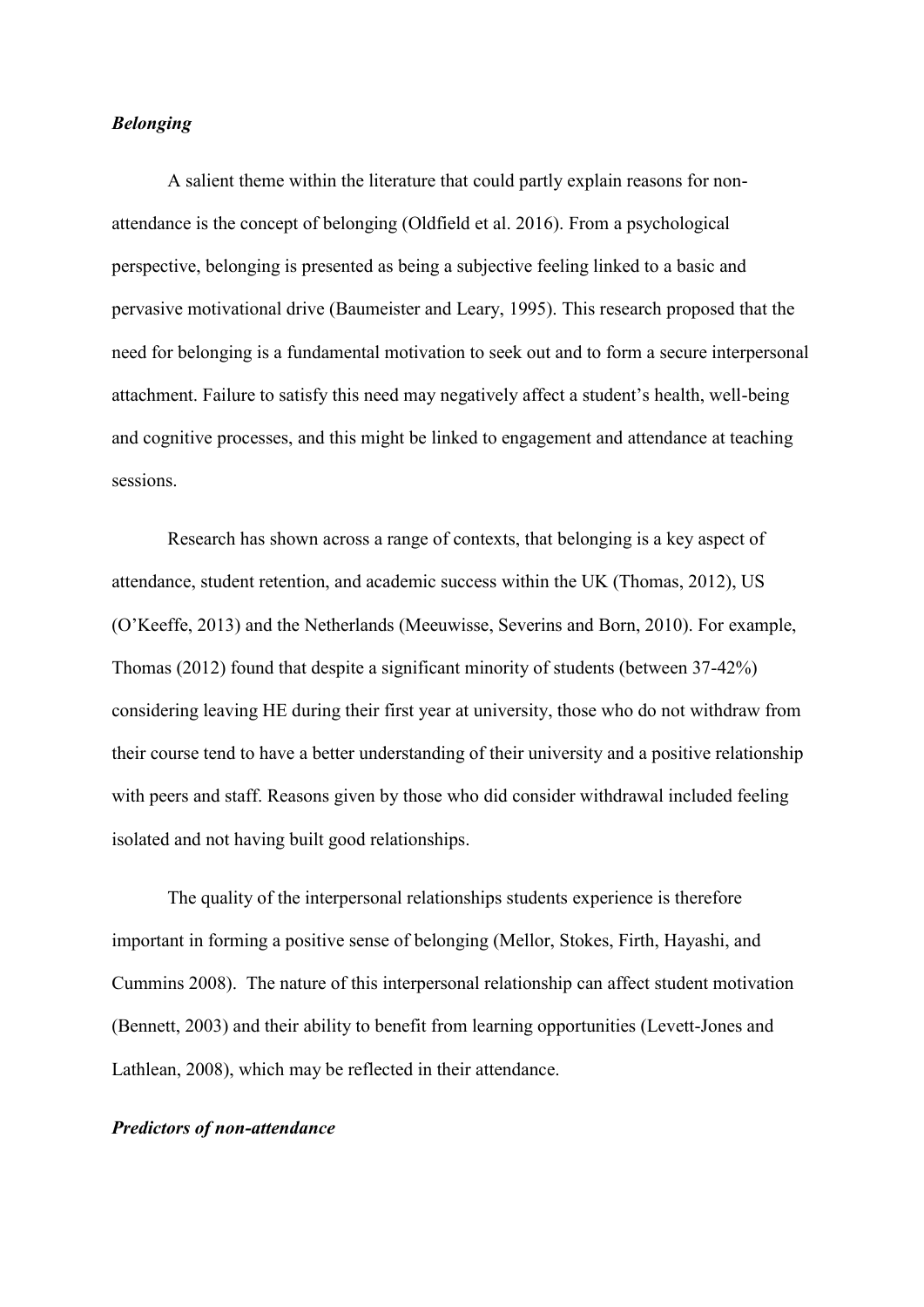Class size has been reported to influence attendance as students are more likely to be absent from larger classes such as lectures (Friedman et al., 2001) due to an increased feeling of anonymity as they do not feel able to contribute (Keen, 2006). This is not only problematic at an institutional level, but in terms of student experience, and academic performance (Bandiera, Larcinese and Rasul 2010). Feigenbaum and Iqani (2015) argue that large class sizes make it difficult for lecturers to know students and provide 'continuity of care' (2015:52). Nonetheless, Exeter, Ameratunga, Ratima, Morton, Dickson, Hsu, and Jackson (2010) explored teachers views of larger class sizes, and concluded that using some teaching methods often adopted in smaller group settings, for example, group discussion and problembased learning, could work well in larger lectures.

A great deal of the research into attendance and engagement at university has been premised on a fairly narrow definition of a 'typical' or traditional university student. Thomas, (2015) describes the 'typical' student as being 'full-time, young, time-rich and at least initially resident on campus' (pp38). However, it is often the non-typical student, such as the mature students who do not live on campus, who are more likely to disengage, have poorer attendance and subsequently leave the course, as they do not feel they are receiving adequate support from their institution (Laing and Robinson, 2003). It is important therefore to look beyond the stereotype of a 'typical' university student and include a more diverse group in any subsequent research. Barrow (2008) argues that our definition and assumptions of traditional and non-traditional students are unhelpful in today's HE landscape considering our continually diversifying student population.

Unlike previous generations before, many current university students are no longer able to focus on their degree full time, as they have a necessity for part time work and other commitments outside of their course. The rise in tuition fees and reduction in grants has led to 77% of students in the UK needing to augment their loans with part-time employment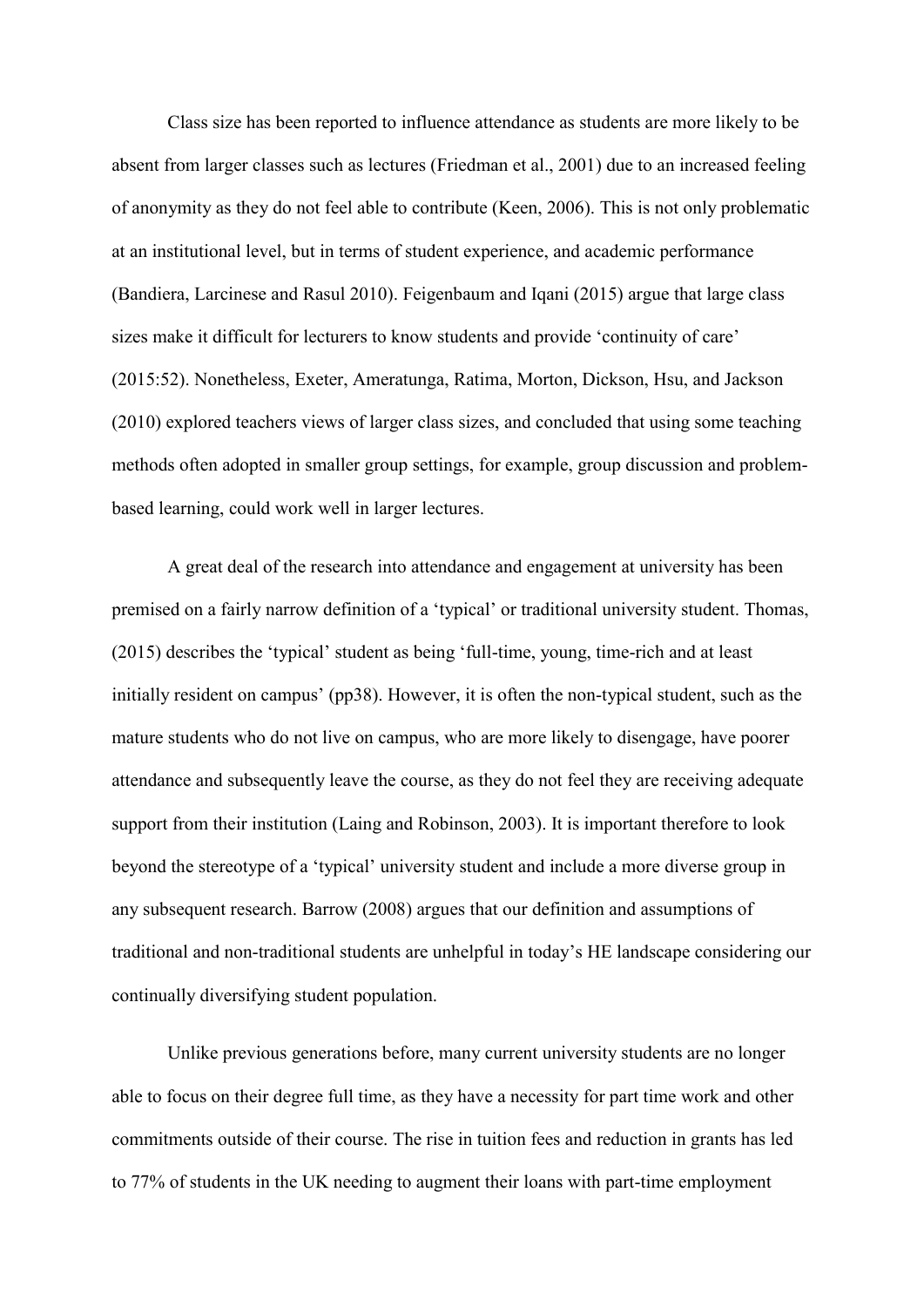(NUS/Endsleigh, 2015), which, can negatively influence attendance (Paisey and Paisey, 2004). Bennett (2003) found that experiencing financial hardship played a significant part in a students' decision to withdraw from their university course. Employment is likely to influence attendance at university although the evidence into its impact is mixed. Paisey and Paisey (2004) found that part time work commitments were one of most salient reasons why students miss classes, although in contrast, Morgan, (2001) found that work commitments had little impact on attendance. Research beyond the 2012 fee increase is however limited, nonetheless, Groves et al. (2015) and Kaye and Bates (2016) have argued that students are now more career focused, and view their degree and their debt as an essential means to employment and a career.

### *Research aims*

Much of the research into student performance and retention has been conducted in the US (Credé, Roch and Kieszczynka, 2010; Gump, 2006; Marburger, 2006), where differences in academic and social structures could mean that this evidence may not easily translate into an explanation of the student experience in the UK. Furthermore, a considerable amount of this research linking sense of belonging to academic experience and attendance has involved school aged rather than university students (Freeman, Anderman and Jensen, 2007 and Goodenow, 1993). As such, there is a clear argument here for further research based in the UK, with a university population that includes non-traditional students. The aims of the current piece of research were to investigate traditional and non-traditional students' declared reasons for non-attendance at university teaching sessions using an in-depth qualitative methodology and analysis.

# **Methodology**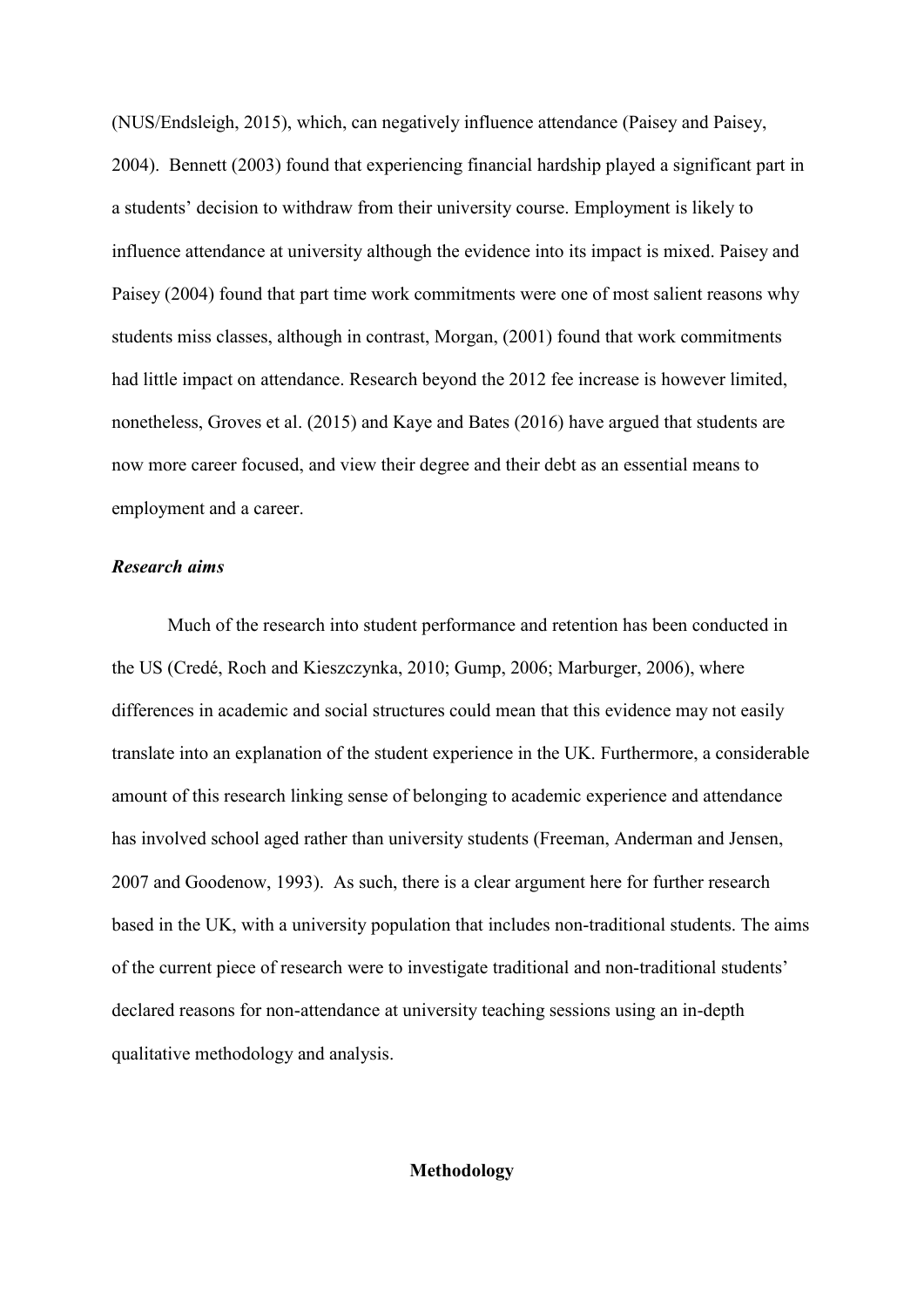#### *Overview*

The aim of this study was to explore students' declared reasons for non-attendance at university teaching sessions. The research team adopted a qualitative approach, employing a focus group methodology. Focus groups provided students with the opportunity to share their thoughts and feelings with their peers and to discuss personal experiences (Barbour, 2007). This method allows a group consensus to emerge for a shared experience such as attendance at teaching sessions (Stewart, Shamdasani, and Rook, 2007). Each focus group lasted between 60 and 90 minutes in order to avoid participant fatigue yet retain an informative level of discussion and to facilitate the production of useful data (Liamputtong, 2011). Discussions were transcribed and analysed using thematic analysis (Braun and Clarke, 2006).

### *Participants*

Participants were recruited from the Department of Psychology at a university in the North West of England. Thirty-six participants comprising  $n = 15$  first year students and  $n =$ 21 second year students took part in the research. Participants were representative of the student cohort, comprising of both males and females of various ages and ethnic backgrounds. Participants were recruited from the undergraduate psychology cohort via emails sent to their university accounts or invitations within teaching sessions. Eight focus groups were conducted with group sizes ranging from two to six individuals. Group sizes of six were deemed the optimal number to allow for sufficient depth and detailed contributions by each participant. Groups less than six were only formed if participants did not attend the scheduled session they had signed up for. Smaller focus groups are able to generate rich discussion and are also easier to manage (Braun & Clarke 2013). Participants received university 'Participation Pool' points for participating, which aids recruitment for their own dissertation project in the third year. All participants gave fully informed written consent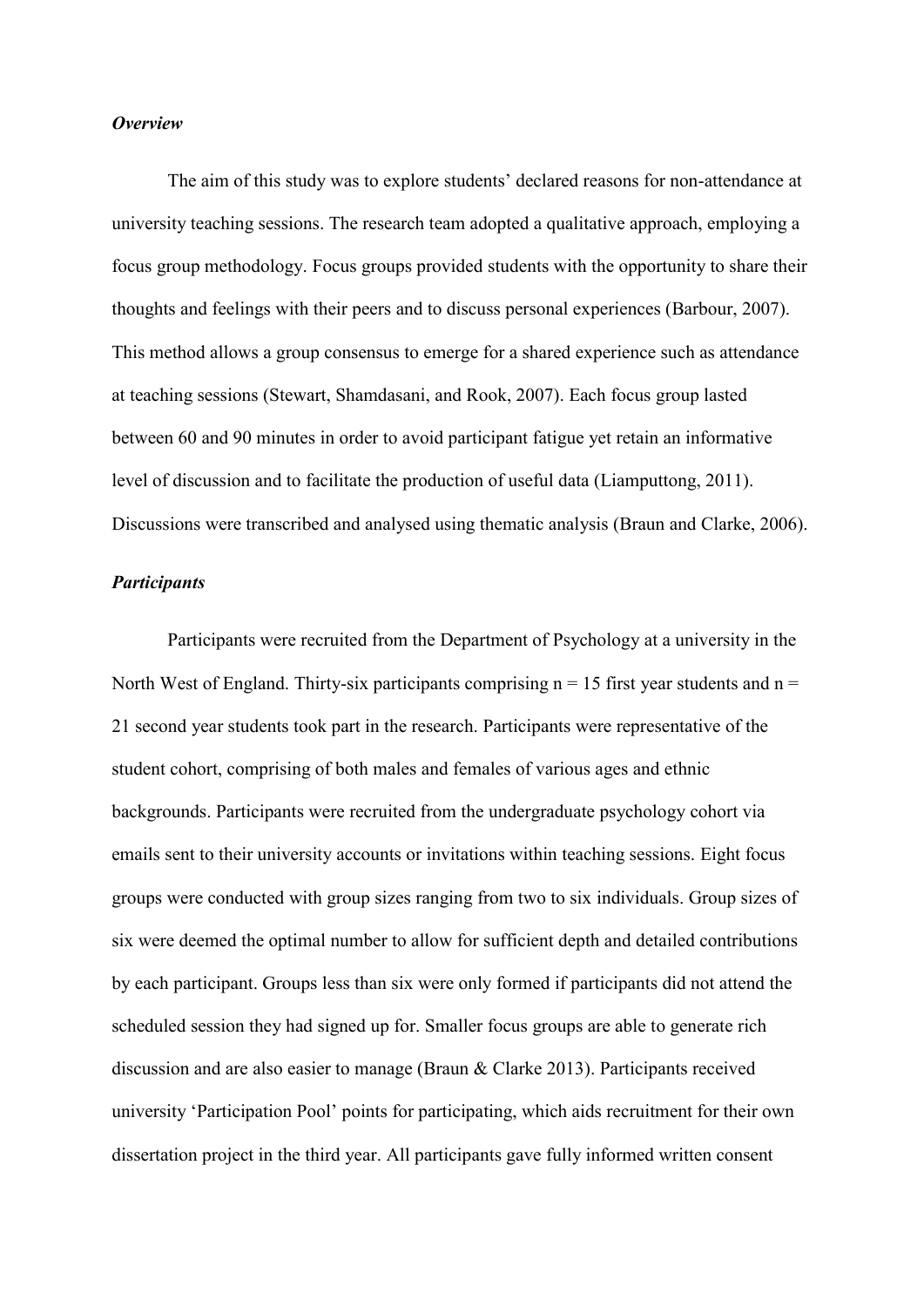before the conversations began. At the transcription stage of the interviews participants were allocated a pseudonym to ensure anonymity. The study gained ethical approval from the University Ethics Committee (February 2015).

# *Data Collection and Analysis*

The research team devised the focus group interview schedule collectively, including topics designed to allow students to discuss their personal and declared reasons for nonattendance at university teaching sessions. Key topics assumed to be related to reasons for non-attendance were gathered from an extensive literature review of the area and from informal conversations with staff and students as well as a quantitative study assessing reasons for non-attendance (Oldfield, Rodwell, Curry and Marks 2016). Example questions included "*What factors affect your decision to attend a session*?" and "*Is there anything about your learning environment that affects your attendance*?" These questions were used as a guide for the focus group facilitators as the focus was upon a student led discussion. In the majority of the focus groups students covered all expected topics with little prompting. When the focus groups reached a natural conclusion (i.e. all expected topics had been discussed and conversation had halted) participants were offered the opportunity to comment further on any issue they felt had not been raised. Focus group interviews were conducted within a familiar environment for the students, and were carried out by non-academic members of staff to enable participants to speak freely about why they did not attend teaching sessions. The nonacademic members of the research team transcribed the audio recordings, allocating pseudonyms and removing all information that might identify a particular unit or academic staff member to ensure anonymity. Transcripts were analysed using a thematic analysis informed by Braun and Clarke (2006).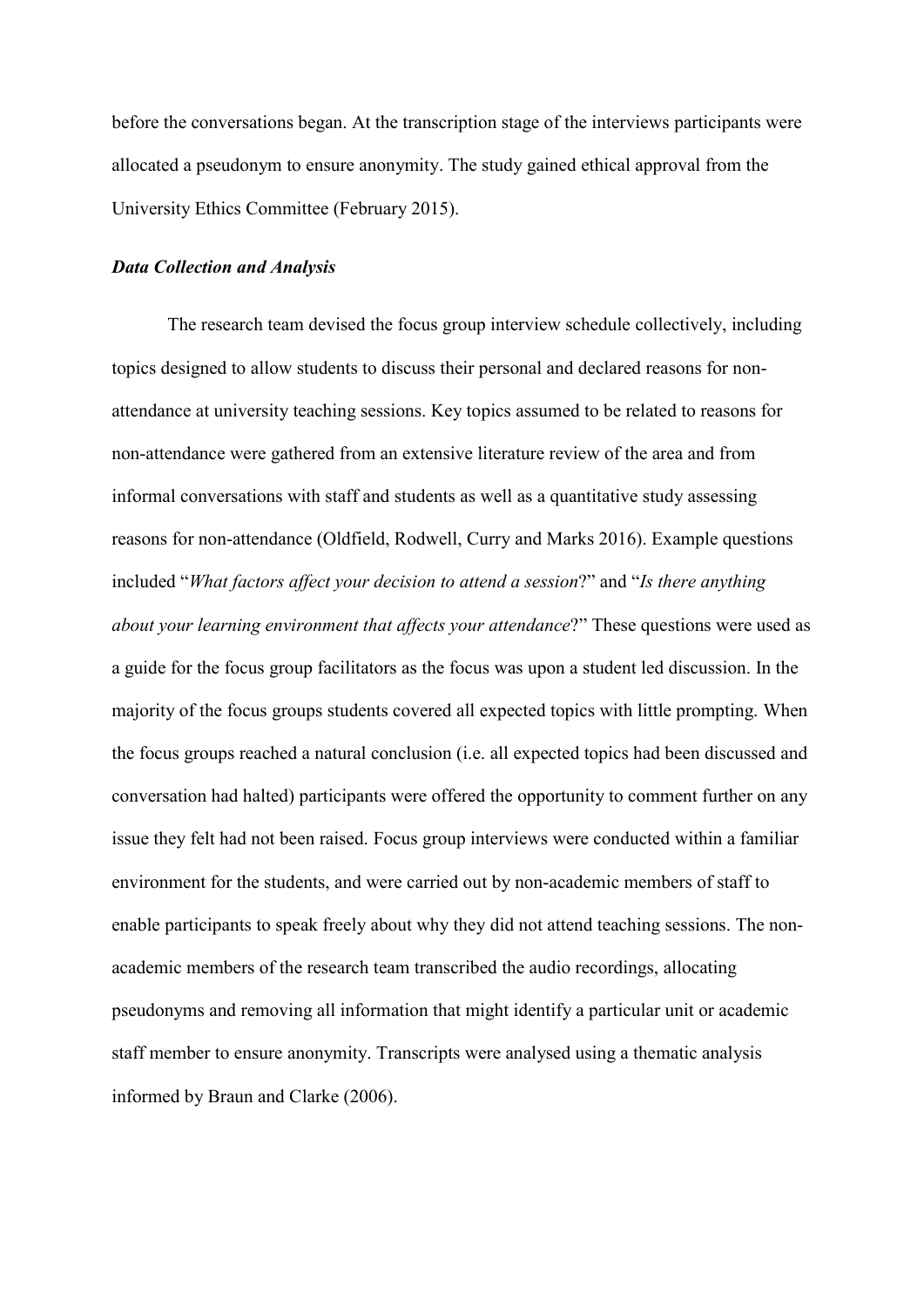#### **Analysis and Discussion**

The thematic analysis revealed four major themes in relation to the reasons provided by students for non-attendance at lectures and seminars; '*Do I belong*?' '*Who is my tutor and what am I learning*? '*Do I have external pressures?*' and '*Am I a consumer?'* The quotes used to support these themes from the participants are illustrative of major points that were covered within the focus groups. Individuals are quoted in order to illustrate the theme discussed within the focus group in their own words.

#### *Do I belong?*

This very prominent theme became evident through discussion around the anonymity of being a student within a large cohort and the effect large teaching groups have on attendance. Most students felt they were unknown to staff, and this is reflected by Jane a second year student who mentioned *'... you're like, faceless'.* Furthermore, Sara a year one student stated: '*I've walked past some of my lecturers in the hallway, like in the building, … obviously they don't who I am or, so I guess it just makes you feel like, oh, just a face in a sea of faces!'* Students often concluded that tutors would not realise they had not attended and therefore there would be no repercussions: *'You feel like even if you're not there nobody is going to notice. You're just faceless to the lecturers. They're not going to know if you're there or not.' (Alice, 2nd year).* Furthermore, Muiz a second-year student mentioned *'…at college … it was a smaller classroom size … so if you didn't come in then the tutor could notice if you weren't in. With lectures, if you don't come in it won't be noticed.'*

Mellor et al. (2008) state that a lack of communication between staff and students, due to the increase in student numbers, might lead to a lower sense of belonging due to a reduced level of supportive interaction with academic staff. This view was reflected within the present study when discussing the cohort size specifically, as students felt this had a profound effect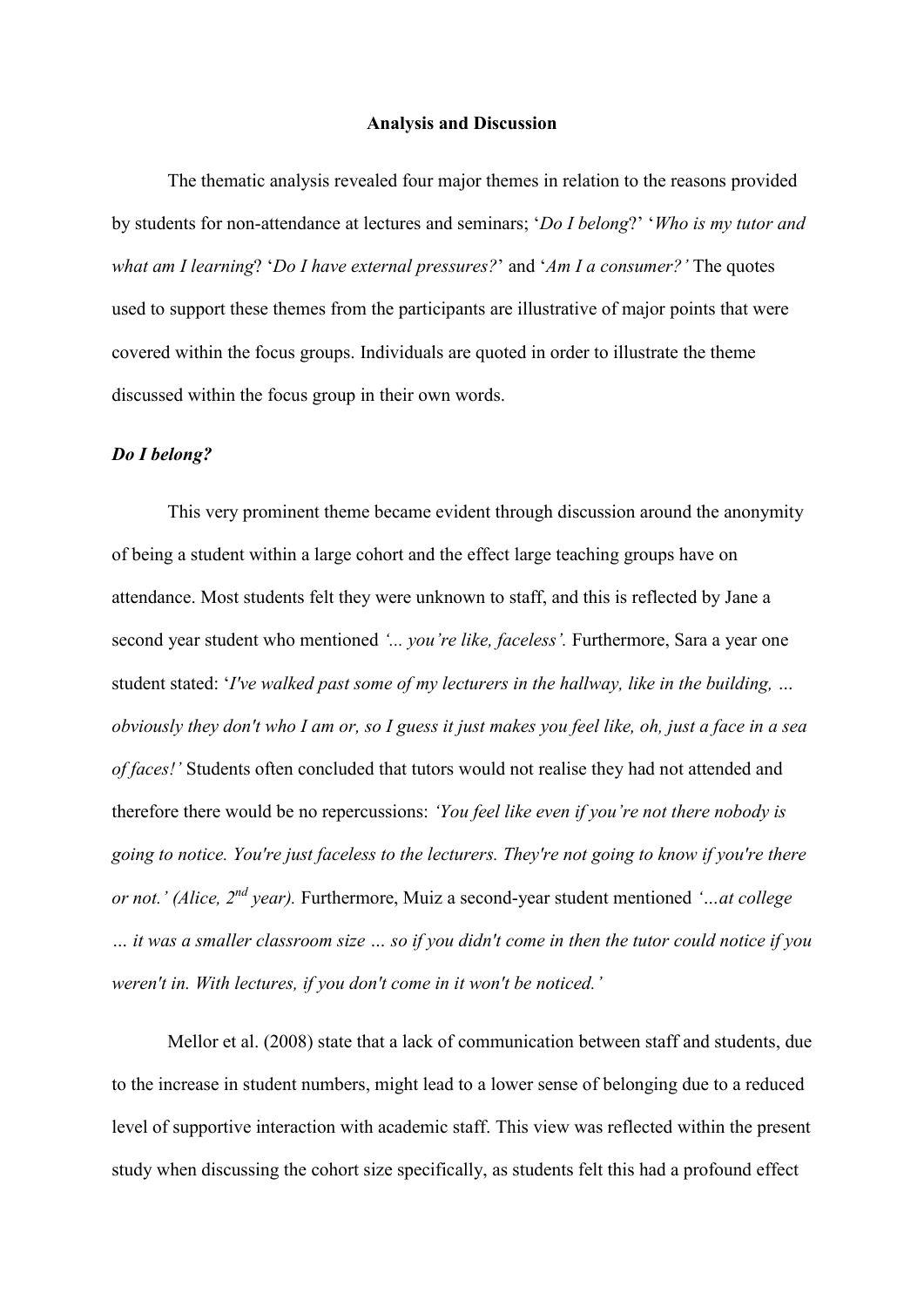on their ability to contribute in sessions, as well as feeling this contributed to their loss of identity and poorer attendance. For example, Alice a second-year student said *'You know like when you're in smaller groups like in the seminars, like, six people are there sometimes so you feel more comfortable talking and you feel more engaged ... you're more likely to go in.'*. Sarah a year one student added *'Just- it's not as personal as I thought it was going to be. The seminars are really big. … so you don't really feel like- you can't get to know the tutor.'*

The statements related to the size of the classes support findings by both Friedman et al. (2001) and Keen (2006) who acknowledged that class size influences students as they feel anonymous and are more likely to miss a session where they are part of a larger group. Nonetheless, some students noted differences in the effects of class size as they transitioned through the degree course, *'It's more personal now. You can sit at a table and have a discussion with people about the topic.' (Muiz, 2nd year).* This could lead to the conclusion that cohort size affects attendance for first year students as they are less accustomed to the working practices of universities.

Smaller class sizes might aid engagement and attendance as several of the participants reported that seminars were preferable to lectures in terms of a feeling of belonging and being more able to contribute to the class. For example, one participant mentioned *'I prefer seminars to lectures, because … (in lectures) there's so many people there and it's such a big room' (David, 1st year).* Furthermore, *'In the seminars or if people leave I'm more comfortable with that size because the classes from sixth form … Whereas we have to put in extra effort to make sure that we stand out from everybody else.' (Sara, 1st year).*

These comments maintain Goodenow's (1993) evaluation of an ideal academic classroom setting, which should provide support and respect to enhance students' sense of feeling valued and encouraged by both the tutor and their peer group as it allows the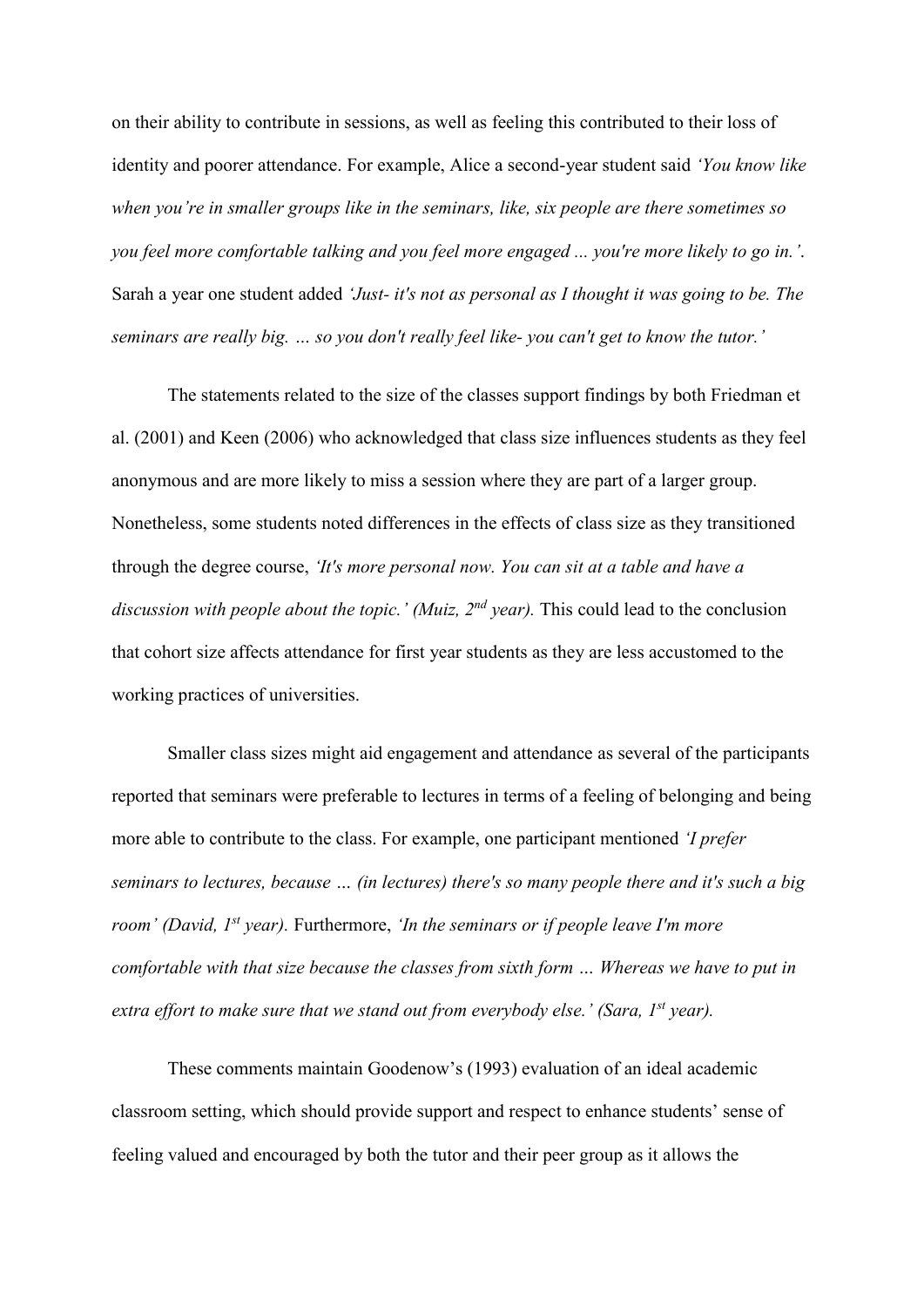interactions necessary to feel a sense of belonging, therefore providing a more positive experience on the course (Freeman et al. 2007). Some teaching sessions clearly provide this environment, as students did feel welcomed by the University and their tutors. For example, *'I like the feel of the University and the general- it's much more, a community' (Michaela, 1st year)* and *'I think, since I've been here it's been obvious that the lecturers do care more, I don't know if that's the same for all Universities or if this University is just brilliant.' (Janet, 1 st year).* What is evident from the data is that smaller class sizes would aid attendance.

# *Who is my tutor and what am I learning?*

A second major theme that emerged from the data was '*Who is my tutor and what am I learning?* This theme reflected issues concerning the content of material taught and the personality and method of the tutor.

Students reported that attendance to teaching sessions was related to whether the content was directly relevant to a piece of assessment. Participants described a notable increase in attendance when the sessions consisted of work related to an assignment, *'And now people have started to attend because we have an assignment coming up. That's probably why I attend.' (Roza, 2nd year).* When students had an approaching submission date in a different unit this impacted on their attendance as they were working elsewhere on their assignments *'If you go to a lecture when there's a deadline due, there's nobody in, whatsoever. And lecturers say like "oh, what's happened?" and we say "well, we've got a deadline due in."' (Phoebe, 2nd year).* Both lectures and seminars are perceived as uninformative unless providing information directly related to an assignment.

The tutor taking the session and the teaching methods used was an important factor affecting student attendance. If students did not feel the tutor was engaging or if the lecturer did not provide additional material beyond what was already available online, they were less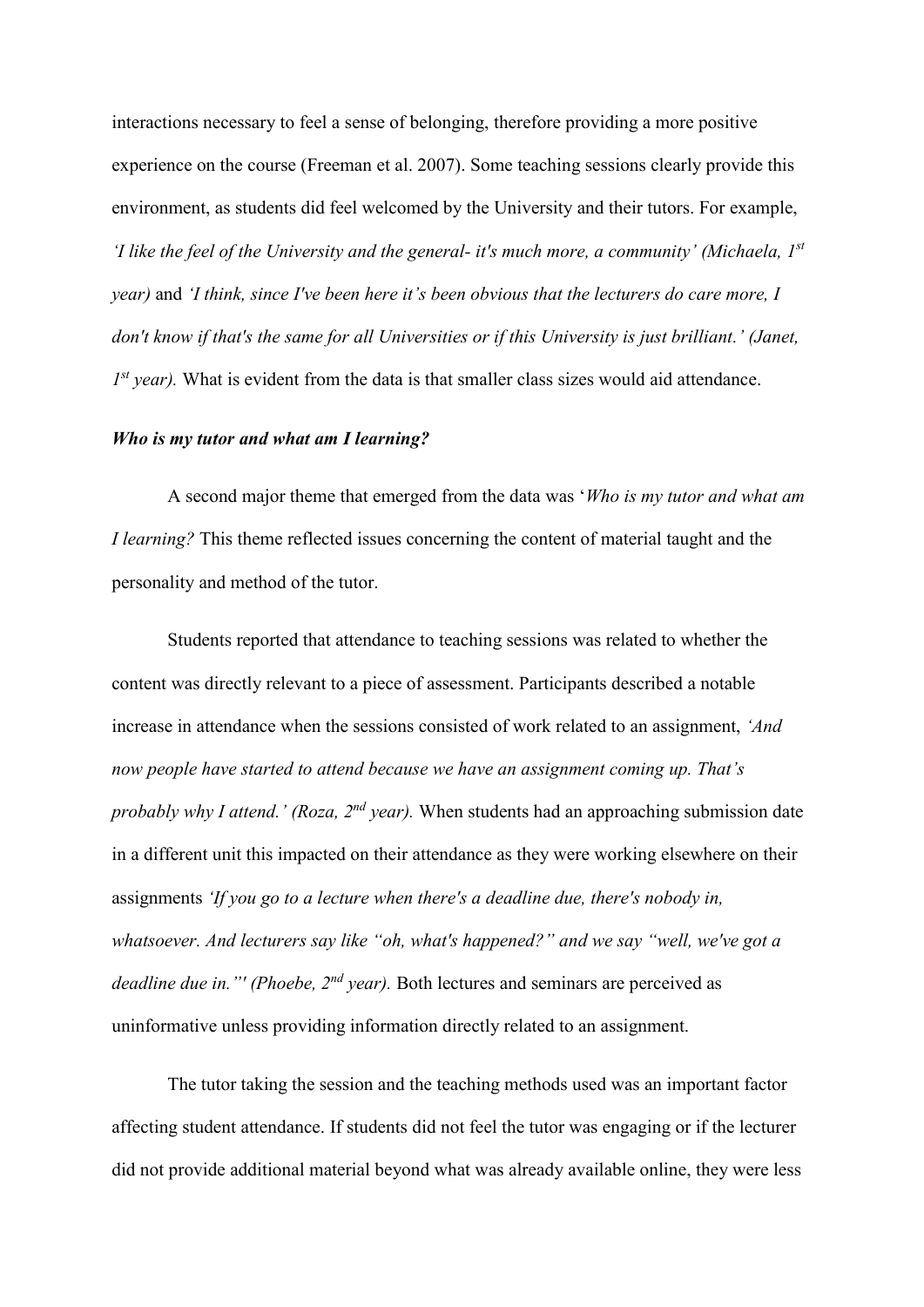likely to attend. The tutor leading the session was a particularly prominent factor for students in their decision to attend or not, with students being less likely to attend if they did not feel engaged by the tutor: *'I really enjoy seminars this year! But I think it's because of who I have' (Helen, 2nd year).* Quality of teaching is also reflected in the following quote *'When your lecturer is passionate about what they're teaching- and they make it interesting. That makes it good … When you can see they're enjoying themselves and they like teaching you, they want to be here …' (Alice, 2nd year)*

Teaching methods and approaches used by tutors also had a high impact on students' decisions to attend: *'You can tell by the way he teaches that he loves teaching. … You just want to sit there and listen to him because he gives you all this extra information … He'll go round and get people to talk, get them to write down their answers and be really encouraging.' (Safa, 2nd year).* Furthermore, tutors who adopt an approachable style and answer questions from students can also encourage attendance. This is reflected in the quote *'They carry you along, and it's so approachable, you know, you can talk to them and know that they're gonna answer your queries, they'll help you out.' (Monique, 1st year).* Dolnicar et al. (2009) did not find a link between the quality of the lecturer and attendance, however, there was a high correlation between the quality of the lecture content and delivery and student attendance. The present study findings support those by Friedman et al. (2001) who asked students for reasons that would encourage them to attend, and found that if the tutor was particularly engaging they would attend that class over one taught by another tutor. Additionally, they preferred to attend classes taught by tutors who made them feel valued when they attended.

# *Do I have external pressures?*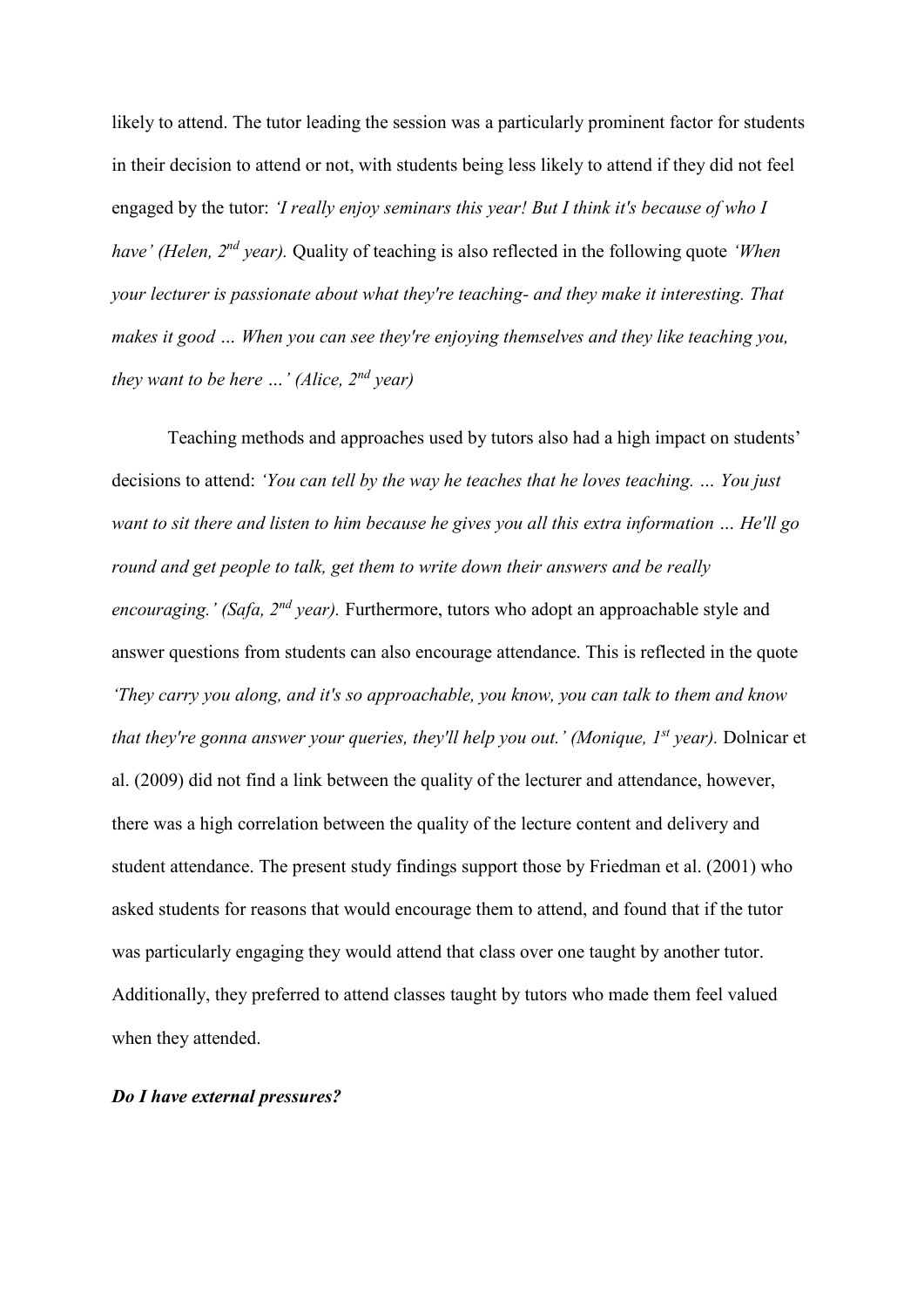In the focus groups, working to supplement student loans was a prominent topic: *'It's such a big thing like people can't afford not to work but it affects their uni. I suppose it's part of uni life.' (Olivia, 1st year). 'For my accommodation I pay almost 2 grand per term. And you only get two grand and a half so if you're a student here you definitely need to work … I think about it on a daily basis.' (Roza 2nd year).* Students are clearly aware of the cost of their education, but also in terms of their day-to-day expenses:

*I had to choose a casual job … so they'll text you saying "can you work this shift?" … For the next couple of weeks I'd like to say no! Which isn't ideal because ... I need, I need the money to live. And then I end up missing uni to work to pay the bills and things like that. (Phoebe, 2nd year).*

It is clear from the quotations within this theme that students are less likely to be able to focus on their degree full-time if they have other demands in their lives that they need to balance (Barrow, 2008) and therefore need to be more selective with the sessions they choose to attend. It is known that many students need to work in order to fund their living costs (NUS/Endsleigh, 2015) however, the impact of this is still under-researched.

Due to the increase in tuition fees, many more students need to take out large loans, increasing their level of debt on graduation (Bolton, 2015; Wolff, 2015) as well as considering part-time employment to supplement their loan. This is likely to be an area requiring further research to clarify the effect of employment on attendance, and recent literature has highlighted that students are now more career focused and see their debt as a means to a career (Groves et al., 2015; Kaye and Bates, 2016) but the wider impact of that debt is important to consider.

The present study has contributed further information to the understanding of the nontraditional student in terms of the higher fee regime and additional pressures now faced by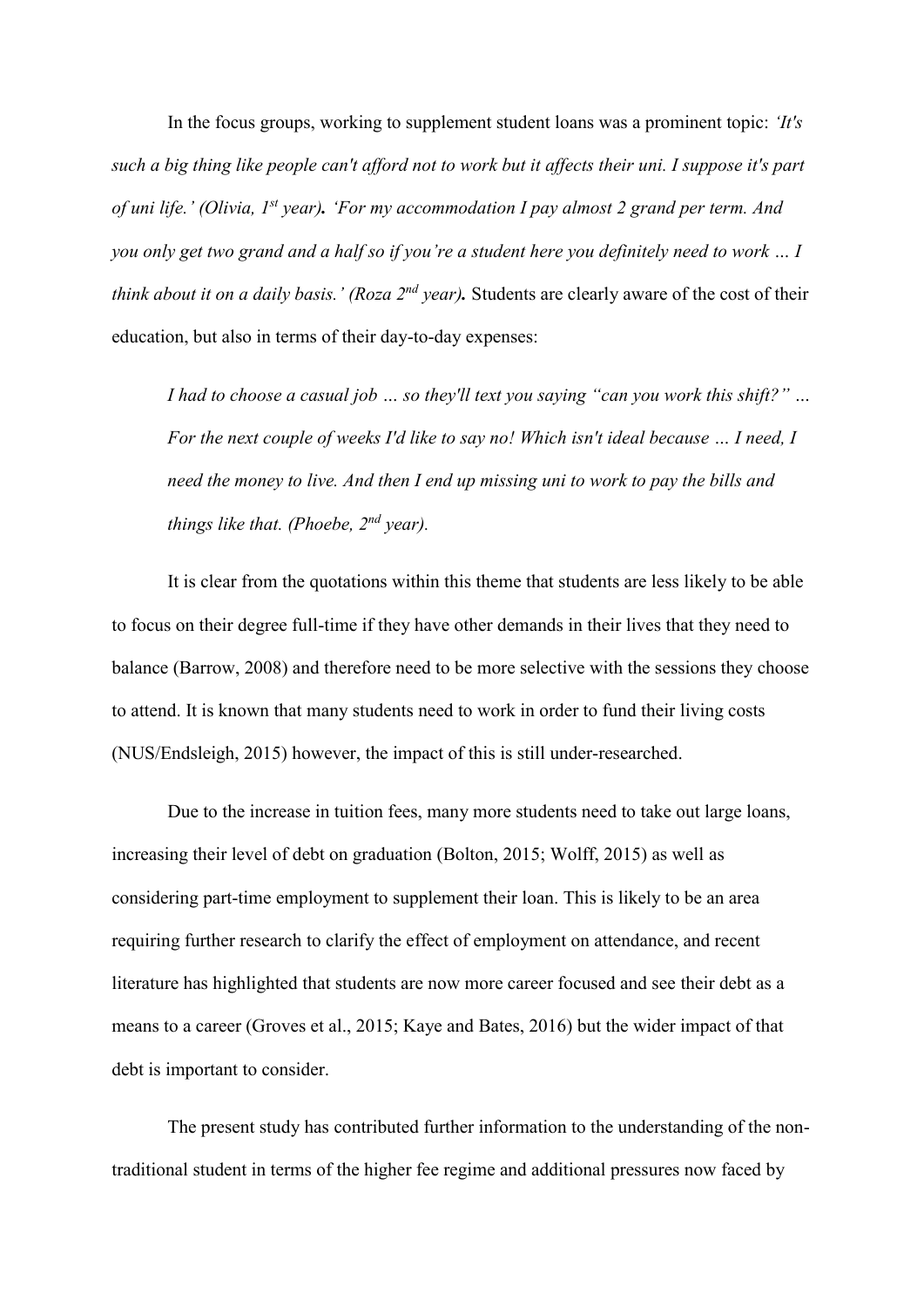students. Paisey and Paisey (2004) found a negative effect on attendance for students who worked part-time, and Devadoss and Foltz (1996) linked poorer academic performance with financial stress and working alongside studying. The quotes from the present qualitative study provide an updated view of stresses and hardships currently encountered by students.

Other attendance-impacting factors mentioned by students included personal issues such as feeling homesick, and the stress associated with finding work experience related to the course: *'I think personal reasons impact- … Suppose if you're homesick or got like personal stuff going on. Sometimes things don't hit you until you're actually on your own.' (Alice, 2nd year). 'They're like "you need to volunteer, you need work experience, you need this, you need that" and you're like … This is my timetable for uni, then I have all this uni work to do …' (Jane, 2nd year)*

These statements suggest that pressures that are external to the course can influence the student experience. The present study supports Thomas (2015) who proposed that universities should create better support strategies for students. Thomas was referring to nontraditional students, however, the present study suggests that this approach should encompass both traditional and non-traditional students, many of whom have varying commitments outside their course.

## *Am I a consumer?*

In terms of the perceived value of attending sessions, students felt that in some lectures tutors merely read off the lecture slides and did not add additional information. This reinforced their belief that the material can be read online at another time and therefore they did not need to attend: *'… if you decided to only read lecture slides in your own time you could still pass your degree.' (Michaela, 1st year)* and *'When the lecturer just reads off the slides … it makes me think that I could just do it at home so there's no point coming in.'*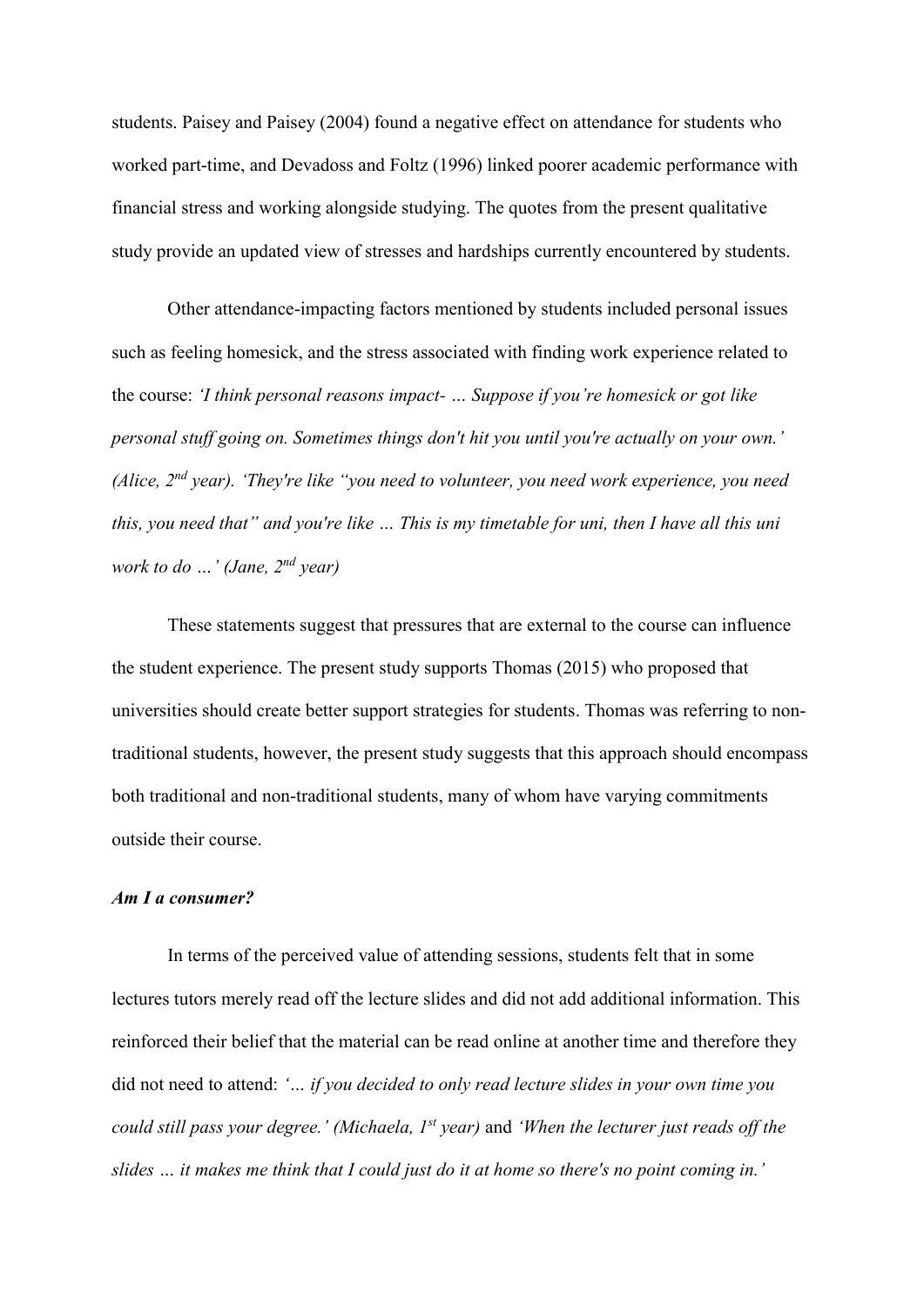*(Bhav, 1st year)*. These points may link to students viewing teaching as a service they are paying for (Feigenbaum and Iqani, 2015), and to findings that students are adopting an increasingly consumerist discourse which permits them to evaluate the 'service' they receive (Tomlinson, 2016). For example, in the present study, students stated that they perceive their course as a service they pay for, therefore they feel they can choose whether or not to attend '*But I do think it's good it's [attendance] monitored. But then again it's your own independent learning, innit? So it's up to you if you want to go to uni or not. You're paying your money.' (Sarah, 1st year).* This view is often further justified when comparisons are made with friends who do not attend *'Like when I miss it I feel bad and stuff, and then I think, well I haven't seen that certain person for about two months now, and … they're still doing alright.' (Katrina, 2nd year).*

*Yeah, one of my friends, he hasn't been since before Christmas. He's still getting, 60, 70 per cent every time so, it kinda does show them. And it's, just showing like you don't really need to come in … everything's on Moodle. (Claire, 2nd year).*

This suggests that there is a general feeling amongst students that attendance is not a priority due to the availability of materials online, which supports Grabe et al.'s (2005) finding that students may actively use online resources to the detriment of their attendance. In the current study this appeared to be compounded by a comparison of their own attendance level to that of other students, and the perceived value gained from attending.

If it is the case that university courses are viewed as a product that students pay for (Feigenbaum and Iqani, 2015) they will be more likely to make decisions not to attend, however this non-attendance may affect their interpersonal relationships with their peers and tutors and may have a negative impact on their learning (Levett-Jones and Lathlean, 2008).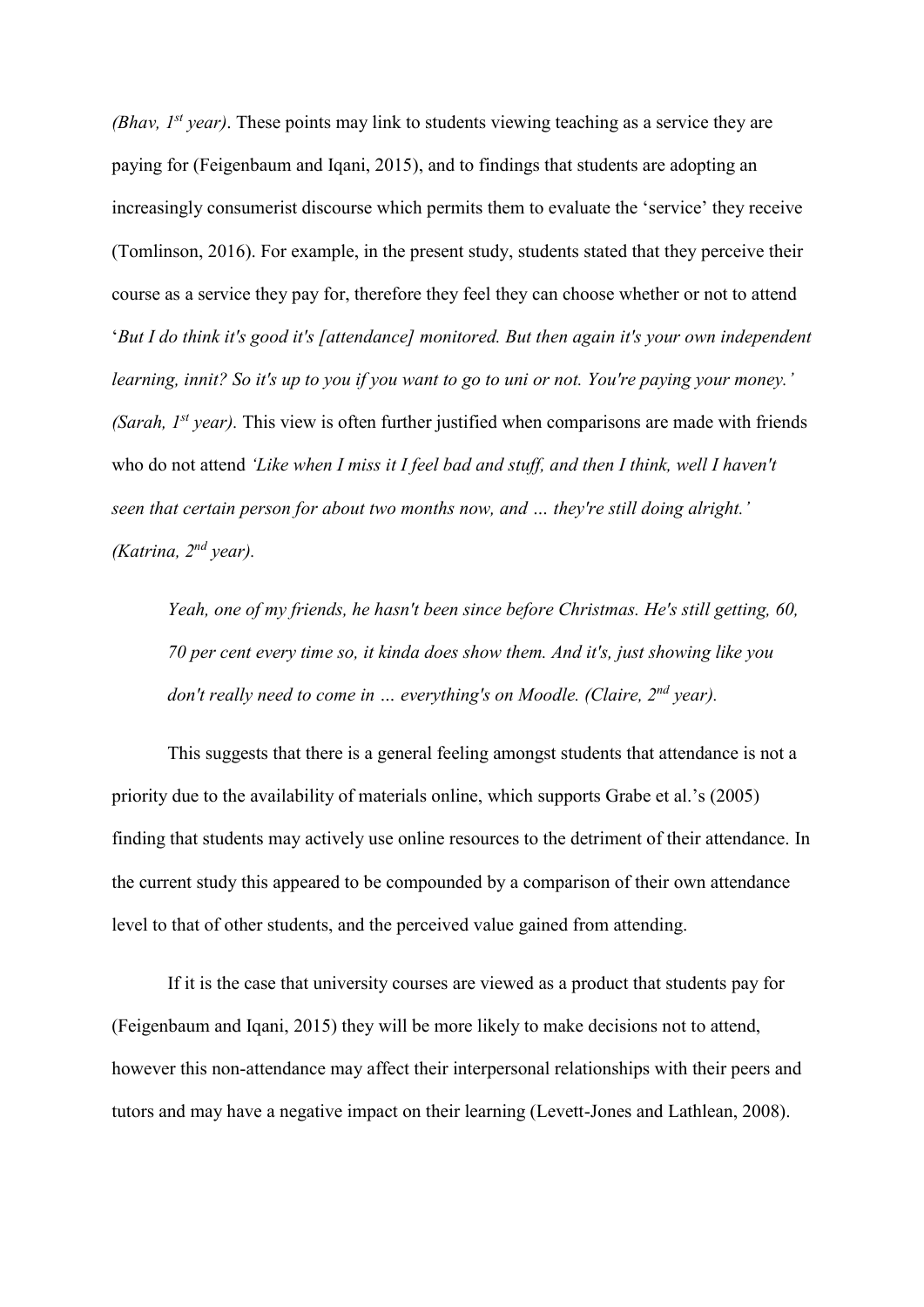As the current study has shown, students compare their own attendance to that of their peers, which may have an effect on those relationships.

# **Limitations and Future Research**

A significant limitation of this study concerns the possibility the very students who do not attend teaching sessions also did not participate within this research. Attempts were made to recruit these hard to reach students from emails sent to their university accounts rather than just advertisements in teaching sessions. Furthermore, participants were informed that the research was being conducted by non-academic staff in order to reduce perceived negative outcomes for expressing views of non-attendance. This research could be criticised for lacking depth in the data as it utilised a focus group methodology and not individual interviews. Nonetheless, a focus group methodology was chosen to increase participation and allow more general discussion of opinions.

Although the aim of this study was to explore experiences from students studying psychology in further research the sample could be widened by involving students from different disciplines, more universities and a wider geographical area. This study focused on undergraduate students, and it would be interesting to compare the reasons for attendance or non-attendance in postgraduate students who are a group of students growing in number in HE. It would also be interesting to explore these issues from the point of view of tutors and support staff, as they are the people students interact with day-to-day when forming their sense of belonging and their evaluation of the University: they are the other half of that relationship and it is likely that their experiences and perceptions will influence it.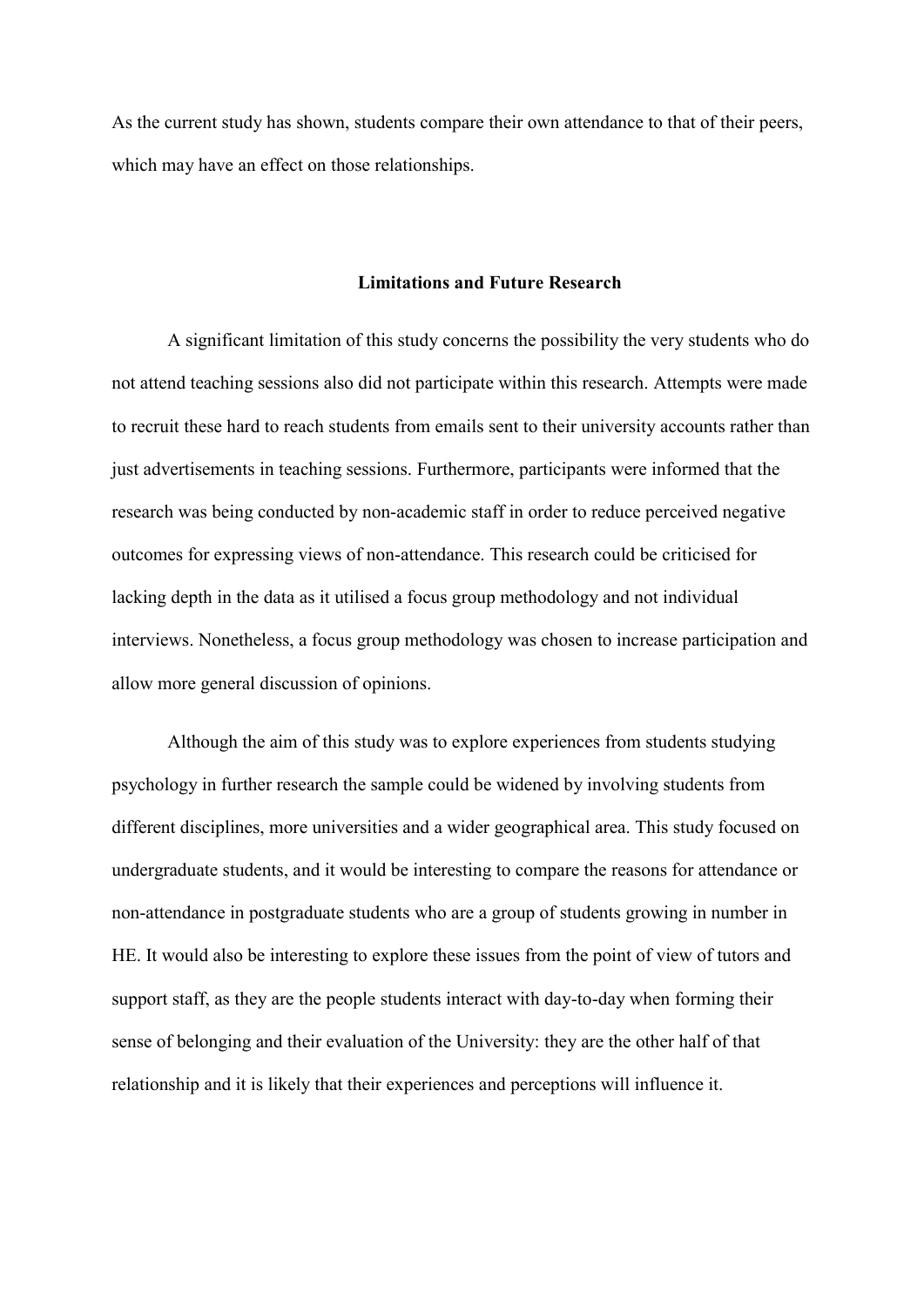The present study demonstrated that students in large groups often feel faceless and can therefore get away with missing classes due to number of students within their classes. To further explore this theme it would be interesting to follow the example by Macfarlane (2013) and explore the reasons why students should attend classes. Particularly when content is usually available online. This would ultimately lead to further discussion about the purpose of lectures and teaching at university, which could feed into future practice.

# **Conclusion**

Students' feelings towards their attendance have been reflected in their sense of belonging, their views of the teaching and the fees they are paying, as well as their external pressures. The increase in student numbers has led to an atmosphere of anonymity, whilst the increase in fees has challenged the historical student-tutor relationship. Students, who increasingly see themselves as consumers, now take a more critical approach and evaluate their university experience against their expectation of what they might expect for the price they pay.

An important part of what universities provide in terms of delivery happens in the classroom and yet universities continue to experience low levels of attendance, suggesting that students, paradoxically, are not taking full advantage of the teaching and support that their university provides. Therefore, attendance monitoring is likely to become much more prominent (Macfarlane, 2013). This is perhaps only part of the answer, as universities must pay attention to the way in which they engage students with their course, and enable and motivate them to take full advantage of all that they offer. Whilst at the same time cultivating a sense of belonging in their students from the time they accept a place at the university and throughout their course.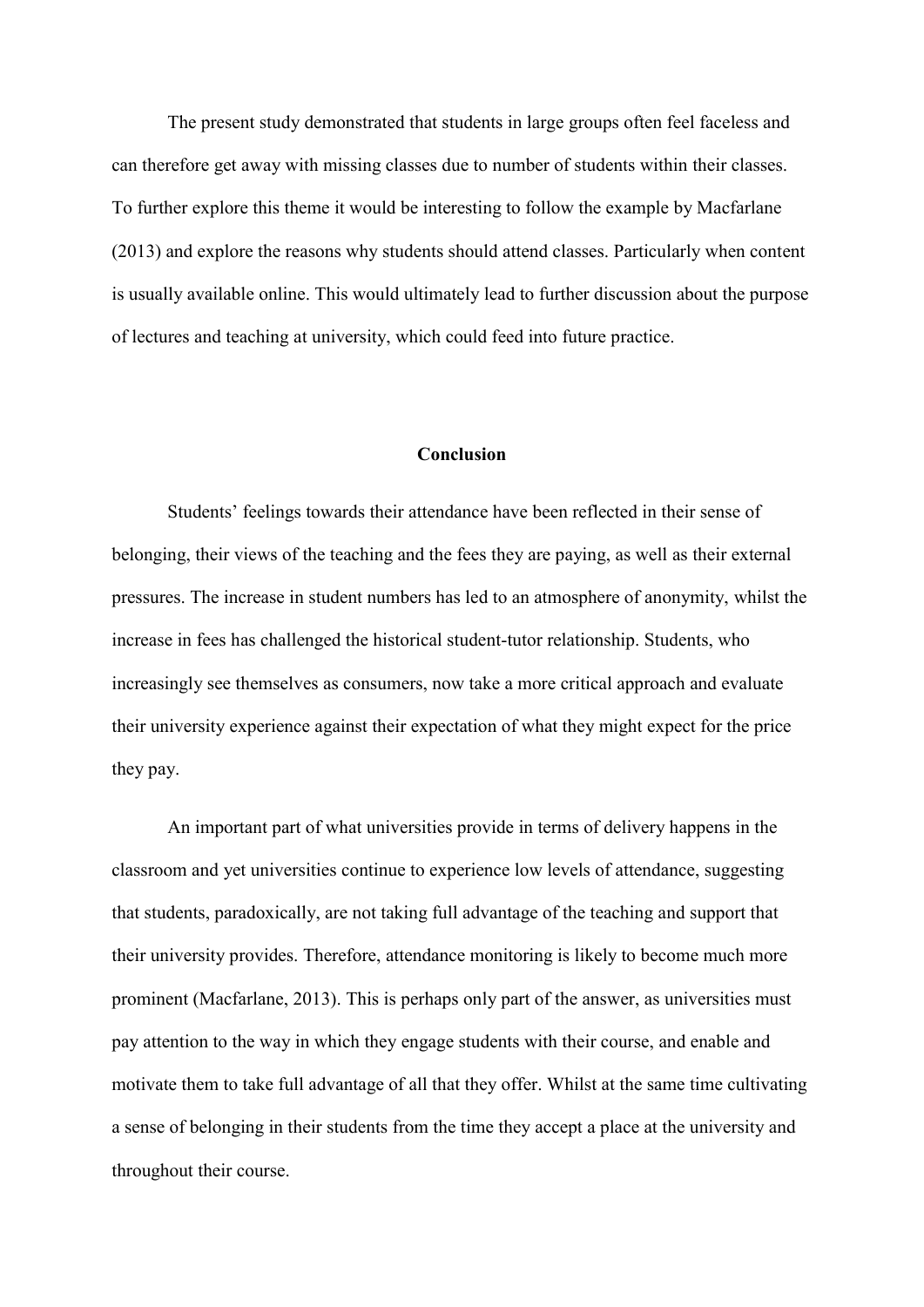Thomas (2012) suggests that students often do not know how to access support when needed, so universities need to promote their support systems more forcefully i.e. counselling, and learning support. In terms of new strategies, the use of peer mentors may benefit students through receiving advice and guidance from course peers whilst also providing valuable employment and work experience for the mentors themselves. An Australian University trialled the use of peer mentors as 'Student Rovers', and found a particular advantage in their ability to engage students by supporting them as colleagues with a similar level of knowledge, thus improving their sense of belonging (Tout, Pancini and McCormack, 2013).

The present study has achieved its aim to provide a detailed insight into the reasons why students choose not to attend classes at university, and in doing so has revealed that the reasons are often complex and solutions need to be considered at both an individual and a university level.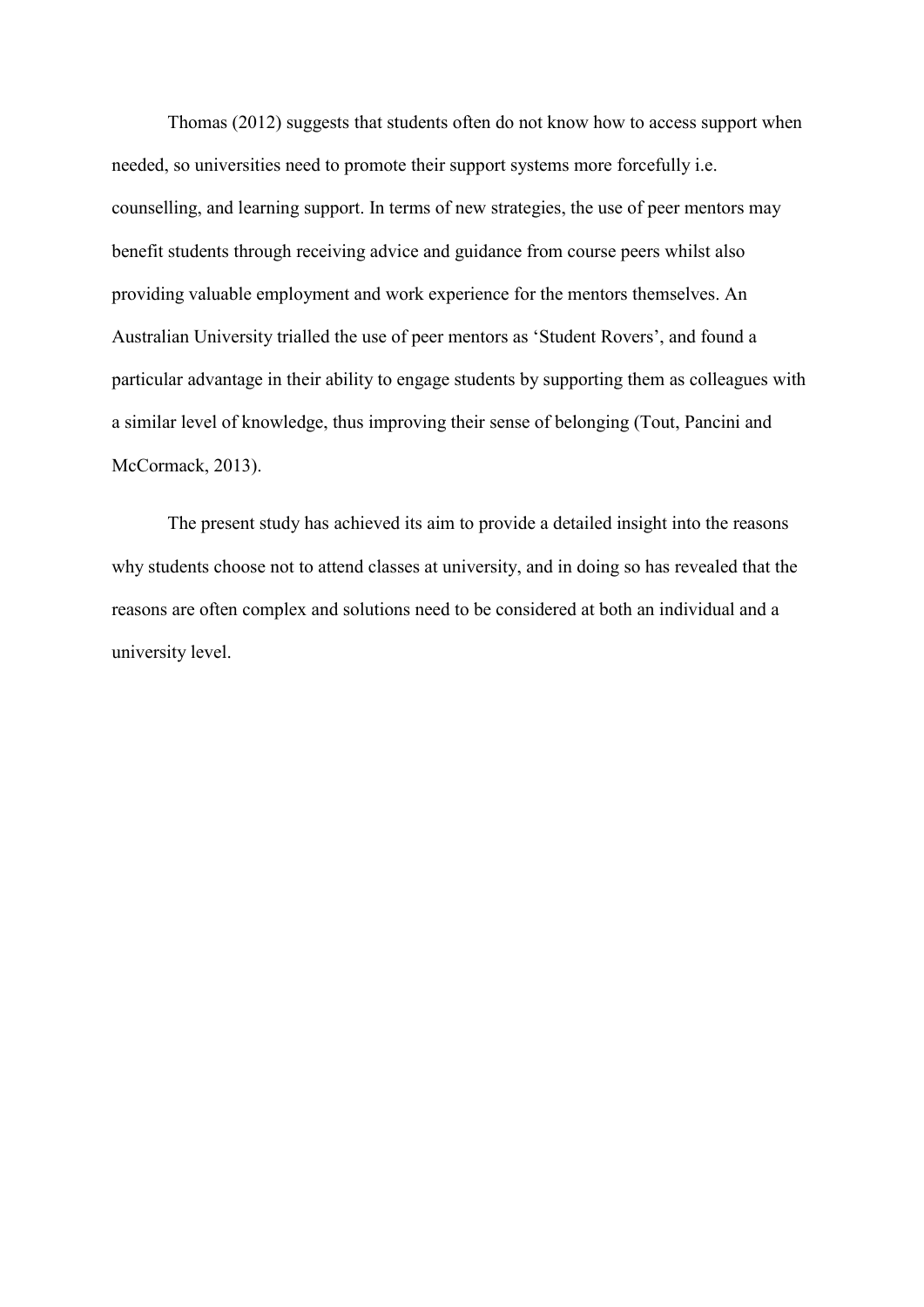#### **References**

- Bandiera, O., V. Larcinese, and I. Rasul. 2010. "Heterogeneous Class Size Effects: New Evidence from a Panel of University Students." *The Economic Journal*, 120: 1365– 1398. doi: 10.1111/j.1468-0297.2010.02364X
- Barbour, R. 2007. *Doing Focus Groups*. London: Sage.

Barrow, C. 2008. "When 'non-traditional' is the norm: a new set of challenges." <http://www.lancaster.ac.uk/fss/events/hecu5/docs/Papers/Barrow,%20Charlotte.doc>

- Baumeister, R.F. and M.R. Leary. 1995. "The need to belong: Desire for interpersonal attachments as a fundamental human motivation." *Psychological Bulletin* 117:497– 529. doi: 10.1037/0033-2909.117.3.497
- Beggs, B.J. and E. Smith. 2002. "Optimally maximising student retention in higher education." Paper presented to the Society for Research in Higher Education Annual Conference, Glasgow, December.
- Bennett, R. 2003. "Determinants of Undergraduate Student Drop Out Rates in a University Business Studies Department." *Journal of Further and Higher Education* 27 (2): 123-141. doi: 10.1080/030987703200065154
- Bolton, P. 2015. "Student loan statistics: Briefing Paper." No. 1079. London: House of Commons Library.
- Bowen, E., T. Price, S. Lloyd and S. Thomas. 2005. "Improving the Quantity and Quality of Attendance Data to Enhance Student Retention." *Journal of Further and Higher Education* 29:375-385. doi: 10.1080/03098770500353714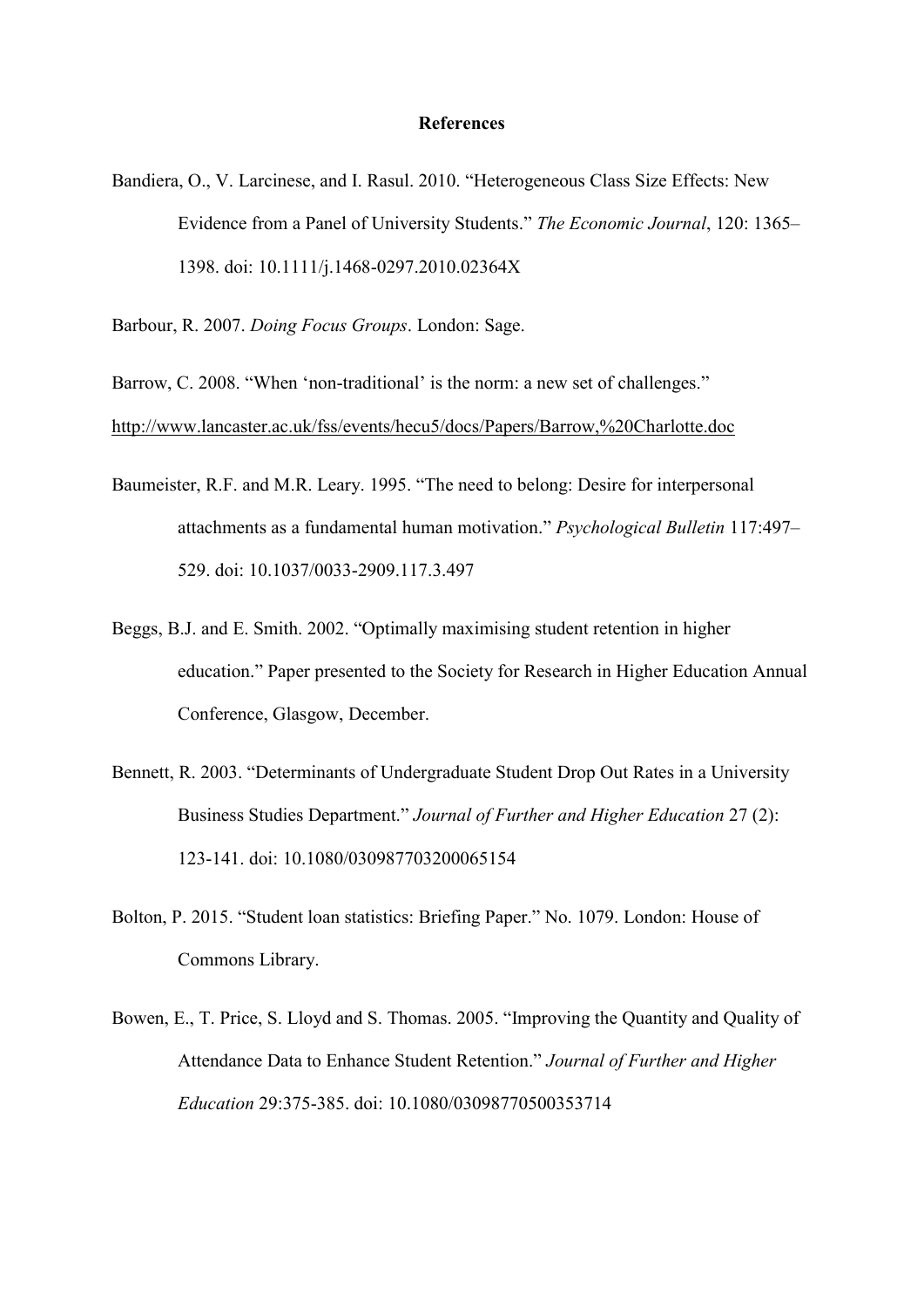Brady, N. 2012. "From 'moral loss' to 'moral reconstruction'? A critique of ethical perspectives on challenging the neoliberal hegemony in UK universities in the 21<sup>st</sup> century." *Oxford Review of Education*, 38 (3): 343-355. doi: 10.1080/03054985.2012.698987

Braun, V. and V. Clarke. 2013. "*Successful qualitative research*." London: Sage.

- Braun, V. and V. Clarke. 2006. "Using thematic analysis in psychology." *Qualitative Research in Psychology* 3(2):77-101.
- Credé, M., S. G. Roch and U. M. Kieszczynka. 2010. "Class Attendance in College: A Meta-Analytic Review of the Relationship of Class Attendance with Grades and Student Characteristics" Review of Educational Research 80:272. DOI: 10.3102/0034654310362998
- Department for Business, Innovation and Skills. The benefits of higher education participation for individuals and society: key findings and reports "the quadrants". October 2013.
- Devadoss, S. and J, Foltz. 1996. "Evaluation of Factors Influencing Student Class Attendance and Performance." *American Journal of Agricultural Economics*. 78 (3): 499-507.
- Dolnicar, S., S. Kaiser, K. Matus and W. Vialle. 2009. "Can Australian universities take measures to increase the lecture attendance of marketing students?" *Journal of Marketing Education* 31: 203–211. doi: 10.1177/0273475309345202
- Exeter, D. J., S. Ameratunga, M. Ratima, S. Morton, M. Dickson, D. Hsu, and R. Jackson. 2010. "Student engagement in very large classes: the teachers' perspective". *Studies In Higher Education* 35 (7)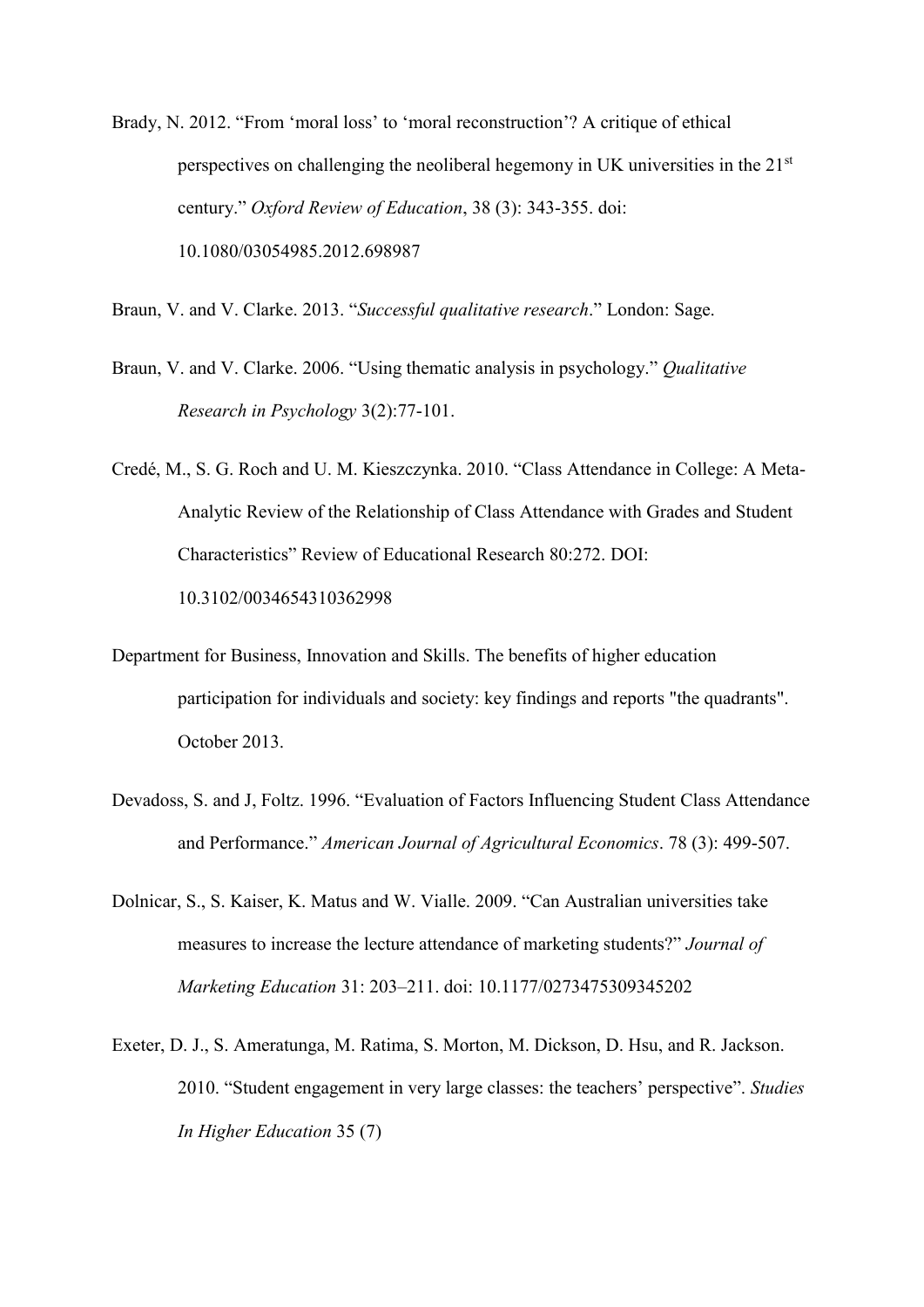- Feigenbaum, A. and M. Iqani. 2015. "Quality after the cuts? Higher education practitioners' accounts of systemic challenges to teaching quality in times of 'austerity'." *Journal of Further and Higher Education* 39 (1):46-66
- Freeman, T. M., L. H. Anderman and J. M. Jensen. 2007. "Sense of Belonging in College Freshmen at the Classroom and Campus Levels." *The Journal of Experimental Education* 75 (3):203-220.<http://www.jstor.org/stable/20157456>
- Friedman, P., F. Rodriguez, and J. McComb. 2001. "Why students do and do not attend classes: Myths and realities." *College Teaching* 49(4):124-134.
- Goodenow, C. 1993. "Classroom belonging among early adolescent students: relationships to motivation and achievement." *Journal of early adolescence* 13(1):21-43.
- Grabe, M., K. Christopherson and J. Douglas. 2005. "Providing Introductory Psychology Students Access to Online Lecture Notes: The Relationship of Note Use to Performance and Class Attendance." *Journal of Educational Technology Systems* 33(3):295-308.
- Groves, M., Sellars, C., Smith, J., and Barber, A. 2015. "Factors affecting student engagement: a case study examining two cohorts of students attending a post-1992 university in the United Kingdom." *International Journal of Higher Education* 4 (2):  $27 - 37$ .
- Gump, S. E. 2004. "The truth behind truancy: student rationales for cutting class." *Educational Research Quarterly* 28(2):50–58.
- HM Treasury. 2015. *Spending review and autumn statement*. Cm 9162, London: HMSO.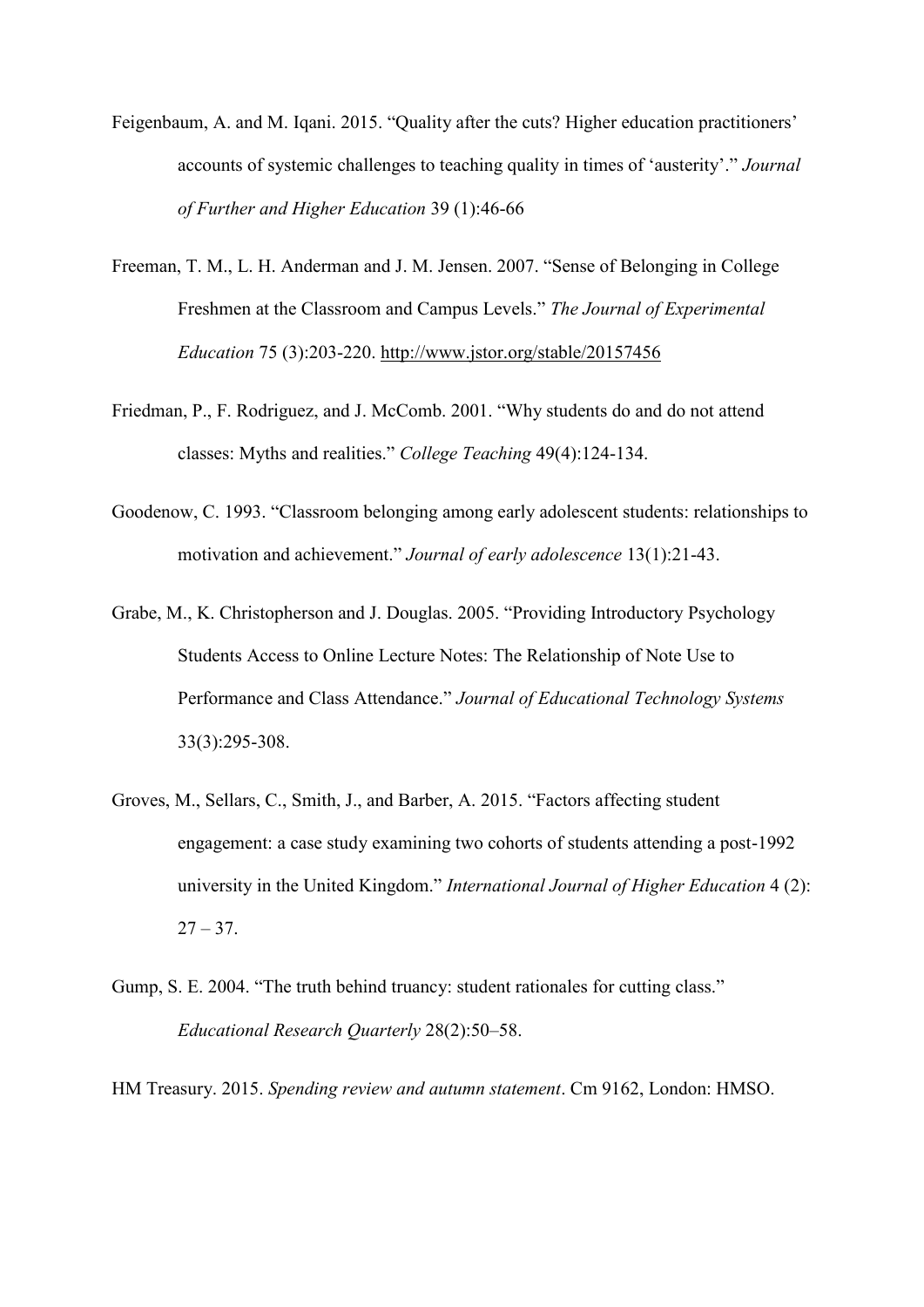- Laing, C. and A. Robinson. 2003. "The Withdrawal of Non-traditional Students: Developing an explanatory model." *Journal of Further and Higher Education* 27(2):175-185. doi: 10.1080/0309877032000065190
- Kaye, L. K. and E. A. Bates. 2016. "The impact of higher fees on psychology students' reasons for attending university." *Journal of Further and Higher Education* 2016:1- 14.
- Keen, T. L. (2006). What are the perceptions of lecturers and students as to the place of the mass lecture in undergraduate education courses. Unpublished honours thesis, University of Wollongong, New South Wales, Australia.
- Kelly, K.M. 2001. Individual differences in reactions to rejection. In: Leary, M.R. (ed.) Interpersonal Rejection. New York: Oxford University Press, pp. 291–315.
- Laing, C. and A. Robinson (2003) "The withdrawal of non-traditional students: developing an explanatory model." *Journal of Further and Higher Education* 27(2):175-185
- Landin, M. and J. Pérez. 2015. "Class attendance and academic achievement of pharmacy students in a European University." *Currents in Pharmacy Teaching and Learning* 7(1):78-83. doi:10.1016/j.cptl.2014.09.013
- Leathwood, C. and P. O'Connell. 2003. "'It's a struggle': the construction of the 'new student' in higher education." *Journal of Education Policy* 18(6):597-615. DOI:10.1080/0268093032000145863
- Levett-Jones, T. and J. Lathlean. 2008. "Belongingness: A prerequisite for nursing students' clinical learning." *Nurse Education in Practice* 8(2):103–111. doi:10.1016/j.nepr.2007.04.003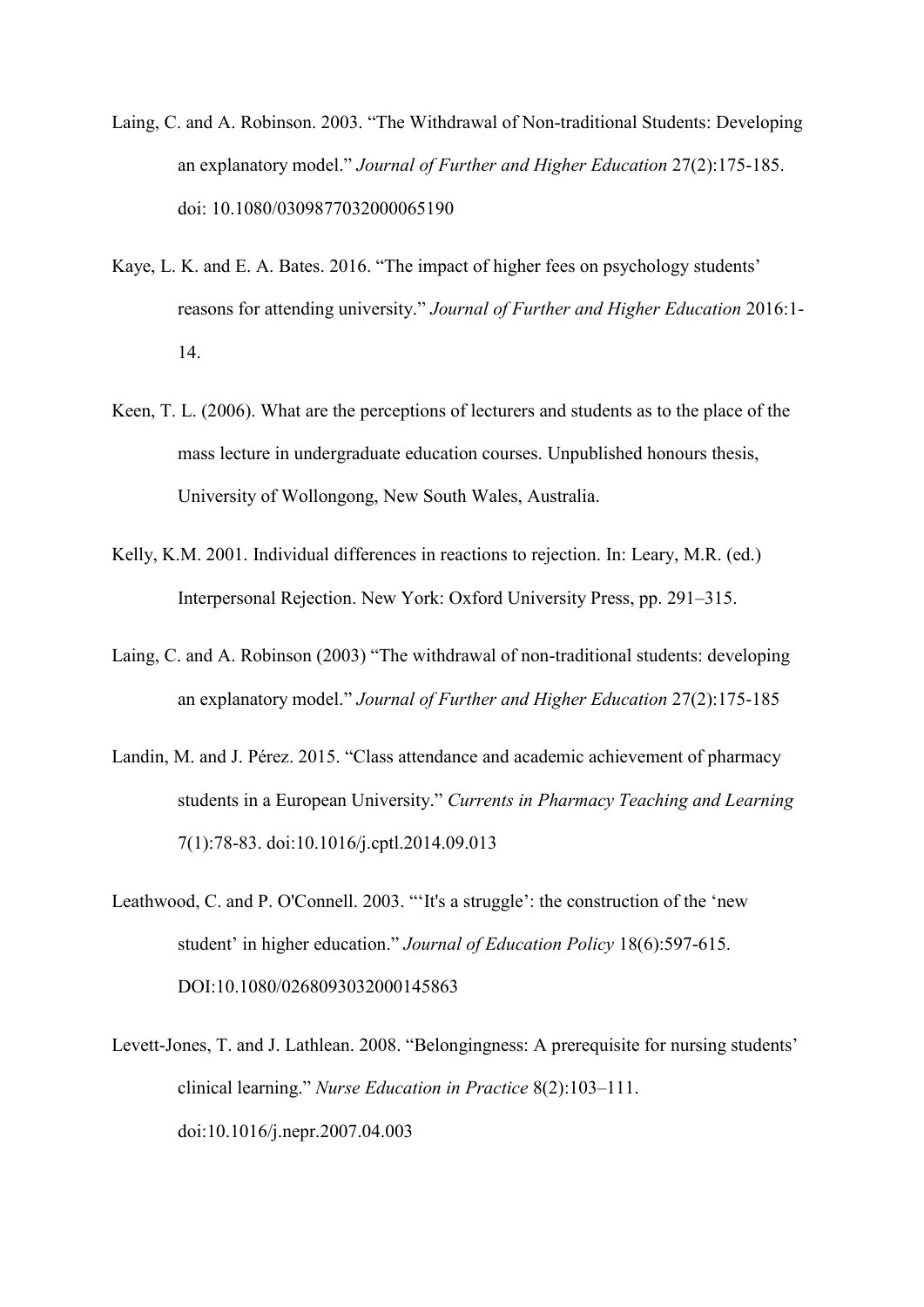Liamputtong, P. 2011. *Focus group methodology: Principles and practice.* London: Sage.

Macfarlane, B. 2013. "The Surveillance of Learning: A Critical Analysis of University Attendance Policies." *Higher Education Quarterly* 67:358–373. doi: 10.1111/hequ.12016

- Marburger, D. 2006. "Absenteeism and Undergraduate Exam Performance." *Journal of Economic Education* 32(2):99-109.
- Mearman, A., G. Pacheco, D. Webber, A. Ivlevs and T. Rahman. 2014. "Understanding Student Attendance in Business Schools: an Exploratory Study." *International Review of Economics Education* 17:120-136.

http://www.sciencedirect.com/science/article/pii/S1477388014000346

- Meeuwisse, M., S. Severiens and M. Born. 2010. "Learning Environment, Interaction, Sense of Belonging and Study Success in Ethnically Diverse Student Groups." *Research in Higher Education* 51:528–545.
- Mellor, D., M. Stokes, L. Firth, Y. Hayashi and R. Cummins. 2008. "Need for belonging, relationship satisfaction, loneliness, and life satisfaction." *Personality and Individual Differences* 45:213–218. doi: 10.1016/j.paid.2008.03.020
- Molesworth, M., Nixon, E., and Scullion, R. 2009. "Having, being and higher education: the marketisation of the university and the transformation of the student into consumer." *Teaching in Higher Education*, 14 (3): 277-287.
- Morgan, P. G. 2001. "Why Aren't They Always There? An Analysis of Student Non-Attendance at Lectures." Working Paper presented at the Business Education Support Team Annual Conference, 2001.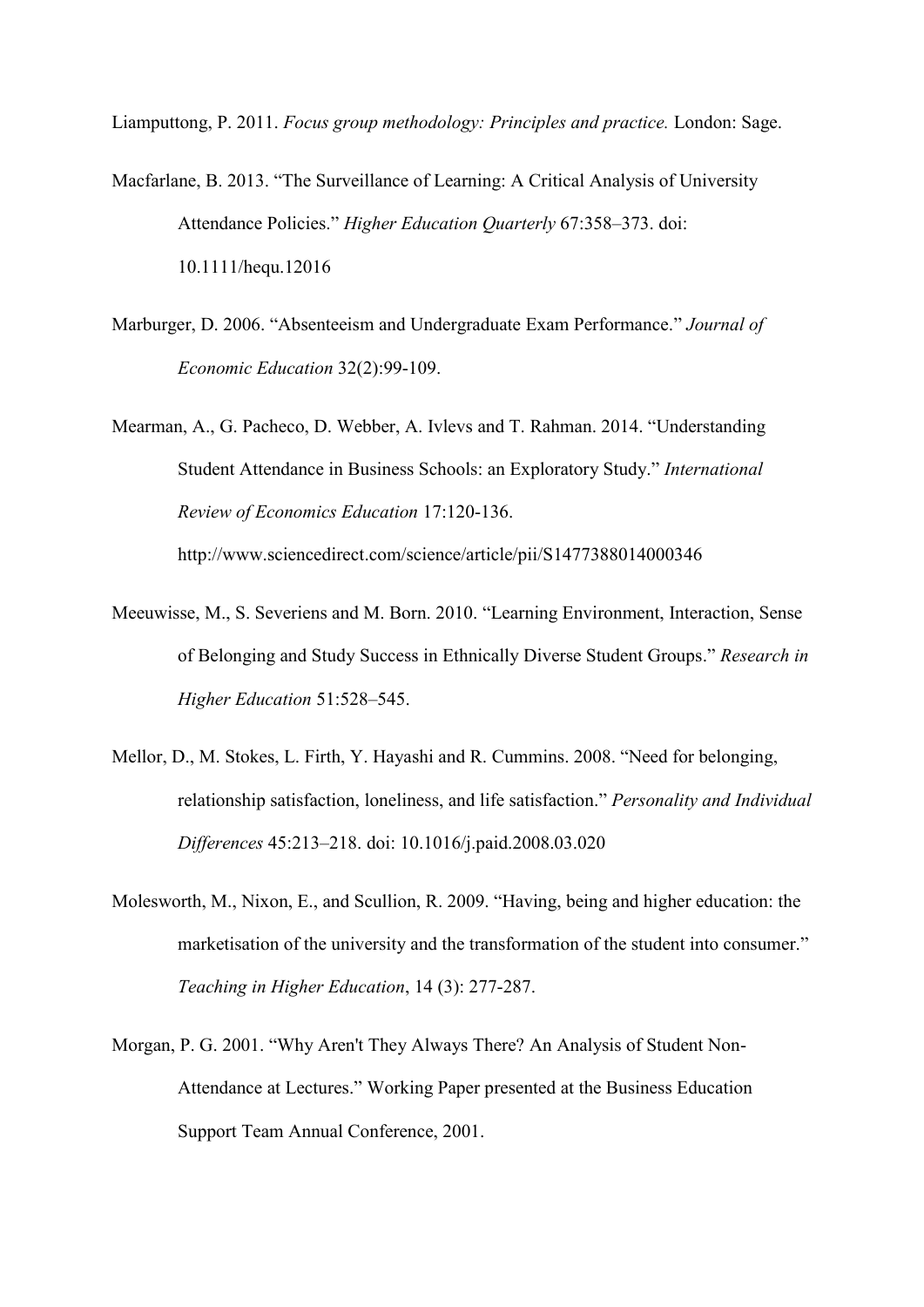- NUS/Endsleigh Insurance Services Limited. 2015. "10th August 2015 77% of students now work to fund studies." Accessed 17th February, 2016 from <https://www.endsleigh.co.uk/press-releases/10-august-2015/>
- O'Keeffe, P. 2013. "A Sense of Belonging: Improving Student Retention." *College Student Journal* 47(4):605-613.
- OECD. 2015. "Education at a glance 2015: OECD indicators." Unknown place of publication: OECD Publishing
- Paisey, C. and N. Paisey. 2004. "Student Attendance in an Accounting Module Reasons for Non-Attendance and the Effect on Academic Performance at a Scottish University." *Accounting Education* 13(1):39-53. DOI: 10.1080/0963928042000310788
- Prescott, A. and E. Simpson. 2004. "Effective Student Motivation Commences With Resolving 'Dissatisfiers'." *Journal of Further and Higher Education* 28:247-259. <https://core.ac.uk/download/files/2/260681.pdf>
- Stewart, D.W., P. N. Shamdasani and D. W. Rook. 2007. *Focus groups: Theory and practice*, 2nd edition. Thousand Oaks, CA: Sage.
- Student Finance England. 2016. *Student loans - a guide to terms and conditions*. Glasgow: Student Loans Company.
- Thomas, L. (2012) Building student engagement and belonging at a time of change in higher education. London: Paul Hamlyn Foundation
- Thomas, Kate. 2015. Rethinking Belonging Through Bourdieu, Diaspora and the Spatial. Widening Participation and Lifelong Learning, 17 (1): 37-49.